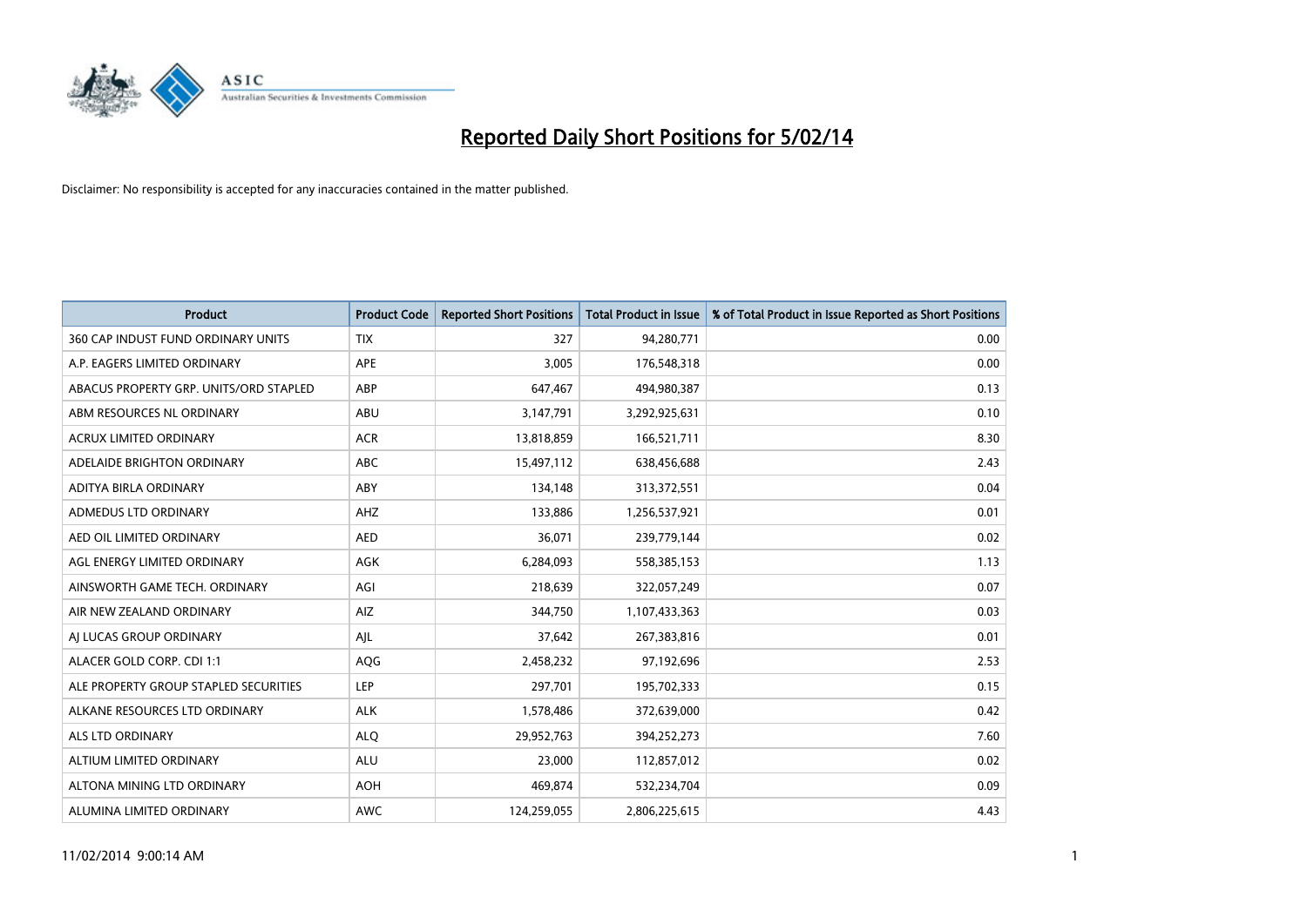

| <b>Product</b>                          | <b>Product Code</b> | <b>Reported Short Positions</b> | <b>Total Product in Issue</b> | % of Total Product in Issue Reported as Short Positions |
|-----------------------------------------|---------------------|---------------------------------|-------------------------------|---------------------------------------------------------|
| AMALGAMATED HOLDINGS ORDINARY           | AHD                 | 21,109                          | 157,821,632                   | 0.01                                                    |
| AMCOM TELECOMM. ORDINARY                | AMM                 | 865,029                         | 244,557,101                   | 0.35                                                    |
| AMCOR LIMITED ORDINARY                  | AMC                 | 5,983,699                       | 1,206,684,923                 | 0.50                                                    |
| AMP LIMITED ORDINARY                    | AMP                 | 35,062,691                      | 2,957,737,964                 | 1.19                                                    |
| ANSELL LIMITED ORDINARY                 | <b>ANN</b>          | 3,046,662                       | 152,762,142                   | 1.99                                                    |
| ANTARES ENERGY LTD ORDINARY             | <b>AZZ</b>          | 364,205                         | 255,000,000                   | 0.14                                                    |
| ANZ BANKING GRP LTD ORDINARY            | ANZ                 | 5,204,667                       | 2,744,102,108                 | 0.19                                                    |
| APA GROUP STAPLED SECURITIES            | APA                 | 21,582,357                      | 835,750,807                   | 2.58                                                    |
| APN NEWS & MEDIA ORDINARY               | <b>APN</b>          | 16,373,865                      | 661,526,586                   | 2.48                                                    |
| AQUARIUS PLATINUM. ORDINARY             | <b>AOP</b>          | 5,986,141                       | 487,782,536                   | 1.23                                                    |
| AQUILA RESOURCES ORDINARY               | <b>AQA</b>          | 13,551,959                      | 411,804,442                   | 3.29                                                    |
| ARAFURA RESOURCE LTD ORDINARY           | ARU                 | 46,367                          | 441,270,644                   | 0.01                                                    |
| ARB CORPORATION ORDINARY                | ARP                 | 1,715,522                       | 72,481,302                    | 2.37                                                    |
| ARDENT LEISURE GROUP STAPLED SECURITIES | AAD                 | 2,260,847                       | 405,055,708                   | 0.56                                                    |
| ARENA REIT. ORDINARY UNITS              | <b>ARF</b>          | 24,091                          | 211,495,653                   | 0.01                                                    |
| ARISTOCRAT LEISURE ORDINARY             | ALL                 | 7,638,632                       | 551,418,047                   | 1.39                                                    |
| ARRIUM LTD ORDINARY                     | ARI                 | 24,772,274                      | 1,361,469,008                 | 1.82                                                    |
| ASCIANO LIMITED ORDINARY                | <b>AIO</b>          | 6,870,607                       | 975,385,664                   | 0.70                                                    |
| ASG GROUP LIMITED ORDINARY              | ASZ                 | 833,577                         | 206,720,839                   | 0.40                                                    |
| ASPEN GROUP ORD/UNITS STAPLED           | APZ                 | 77,092                          | 119,946,366                   | 0.06                                                    |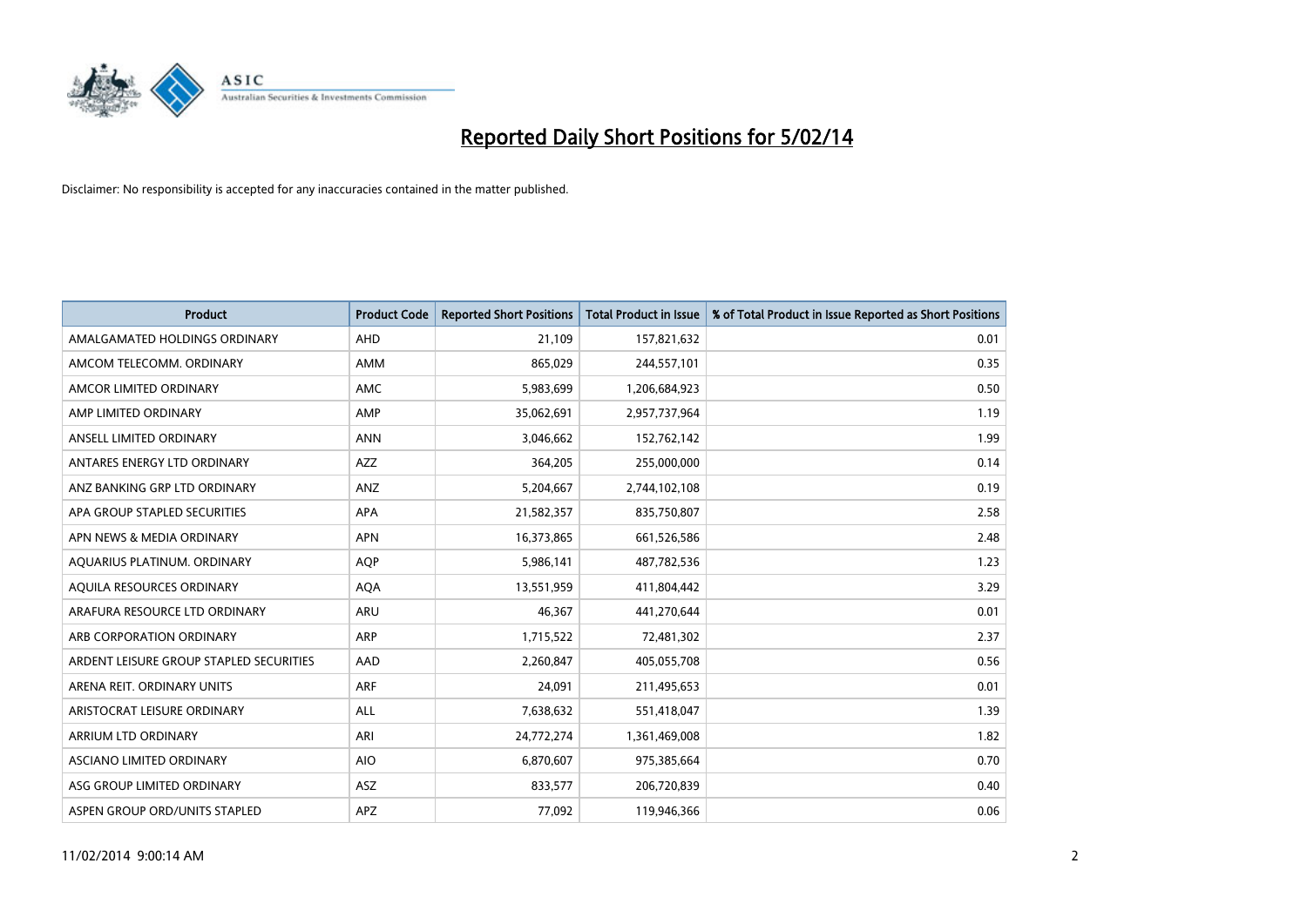

| <b>Product</b>                            | <b>Product Code</b> | <b>Reported Short Positions</b> | <b>Total Product in Issue</b> | % of Total Product in Issue Reported as Short Positions |
|-------------------------------------------|---------------------|---------------------------------|-------------------------------|---------------------------------------------------------|
| ASTRO JAP PROP GROUP STAPLED US PROHIBIT. | AJA                 | 17,159                          | 67,211,752                    | 0.03                                                    |
| ASX LIMITED ORDINARY                      | ASX                 | 3,363,821                       | 193,595,162                   | 1.74                                                    |
| ATLAS IRON LIMITED ORDINARY               | <b>AGO</b>          | 75,130,580                      | 915,496,158                   | 8.21                                                    |
| ATRUM COAL NL ORDINARY                    | <b>ATU</b>          | 70,000                          | 76,205,842                    | 0.09                                                    |
| AUCKLAND INTERNATION ORDINARY             | AIA                 | 163,474                         | 1,322,564,489                 | 0.01                                                    |
| AURIZON HOLDINGS LTD ORDINARY             | AZJ                 | 18,116,743                      | 2,137,284,503                 | 0.85                                                    |
| AURORA OIL & GAS ORDINARY                 | <b>AUT</b>          | 7,370,351                       | 448,785,778                   | 1.64                                                    |
| AUSDRILL LIMITED ORDINARY                 | ASL                 | 23,882,312                      | 312,277,224                   | 7.65                                                    |
| AUSENCO LIMITED ORDINARY                  | AAX                 | 1,563,959                       | 168,449,799                   | 0.93                                                    |
| <b>AUSTAL LIMITED ORDINARY</b>            | ASB                 | 466,261                         | 346,379,377                   | 0.13                                                    |
| AUSTBROKERS HOLDINGS ORDINARY             | <b>AUB</b>          | 1,188                           | 59,642,171                    | 0.00                                                    |
| AUSTIN ENGINEERING ORDINARY               | ANG                 | 428,218                         | 82,539,403                    | 0.52                                                    |
| AUSTRALAND PROPERTY STAPLED SECURITY      | <b>ALZ</b>          | 2,948,638                       | 578,324,670                   | 0.51                                                    |
| AUSTRALIAN AGRICULT, ORDINARY             | AAC                 | 4,051,300                       | 532,294,404                   | 0.76                                                    |
| AUSTRALIAN FOUNDAT, ORDINARY              | AFI                 | 1,160                           | 1,042,757,713                 | 0.00                                                    |
| AUSTRALIAN INFR LTD ORDINARY              | <b>AIX</b>          | 23,608                          | 620,733,944                   | 0.00                                                    |
| AUSTRALIAN PHARM, ORDINARY                | API                 | 9,869,117                       | 488,115,883                   | 2.02                                                    |
| AUTOMOTIVE HOLDINGS ORDINARY              | AHE                 | 532,703                         | 260,579,682                   | 0.20                                                    |
| AVEO GROUP STAPLED SECURITIES             | <b>AOG</b>          | 10,974,437                      | 500,111,460                   | 2.19                                                    |
| AVIENNINGS LIMITED ORDINARY               | <b>AVJ</b>          | 69,999                          | 384,423,851                   | 0.02                                                    |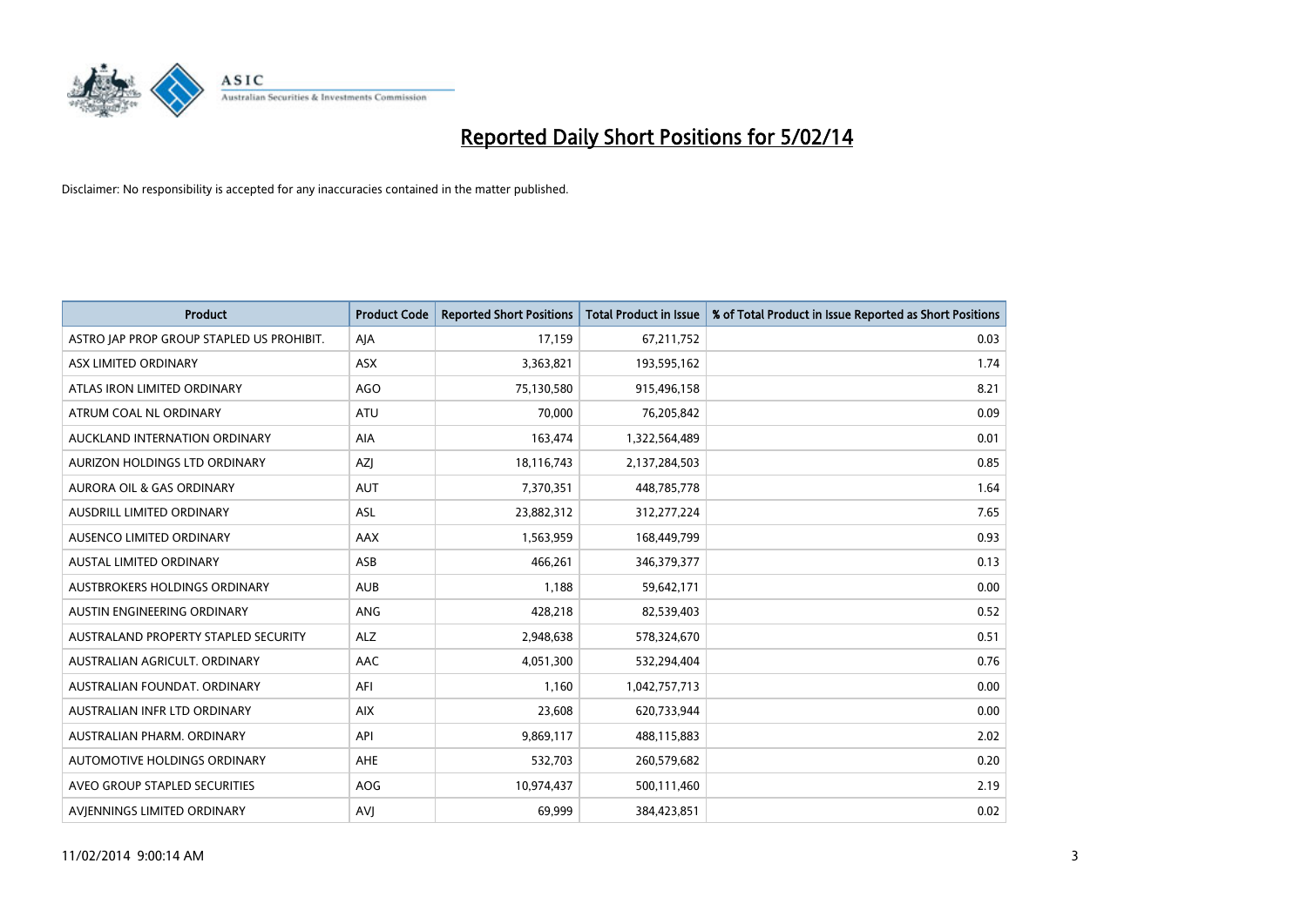

| <b>Product</b>                                | <b>Product Code</b> | <b>Reported Short Positions</b> | <b>Total Product in Issue</b> | % of Total Product in Issue Reported as Short Positions |
|-----------------------------------------------|---------------------|---------------------------------|-------------------------------|---------------------------------------------------------|
| AWE LIMITED ORDINARY                          | <b>AWE</b>          | 1,669,697                       | 522,696,385                   | 0.32                                                    |
| AZONTO PET LTD ORDINARY                       | APY                 | 41                              | 1,155,765,100                 | 0.00                                                    |
| <b>BANDANNA ENERGY ORDINARY</b>               | <b>BND</b>          | 21,710,573                      | 528,481,199                   | 4.11                                                    |
| BANK OF QUEENSLAND. ORDINARY                  | <b>BOO</b>          | 3,416,674                       | 322,566,581                   | 1.06                                                    |
| <b>BANNERMAN RESOURCES ORDINARY</b>           | <b>BMN</b>          | 299,998                         | 322,885,298                   | 0.09                                                    |
| <b>BASE RES LIMITED ORDINARY</b>              | <b>BSE</b>          | 6,789,998                       | 561,840,029                   | 1.21                                                    |
| <b>BATHURST RES LTD. ORDINARY</b>             | <b>BRL</b>          | 19,173,059                      | 821,457,725                   | 2.33                                                    |
| BC IRON LIMITED ORDINARY                      | <b>BCI</b>          | 342,623                         | 123,928,630                   | 0.28                                                    |
| BEACH ENERGY LIMITED ORDINARY                 | <b>BPT</b>          | 18,845,640                      | 1,278,348,742                 | 1.47                                                    |
| BEADELL RESOURCE LTD ORDINARY                 | <b>BDR</b>          | 40,826,388                      | 790,727,280                   | 5.16                                                    |
| BEGA CHEESE LTD ORDINARY                      | <b>BGA</b>          | 237,626                         | 152,245,802                   | 0.16                                                    |
| BENDIGO AND ADELAIDE ORDINARY                 | <b>BEN</b>          | 11,736,420                      | 409,994,759                   | 2.86                                                    |
| BENTHAM IMF LTD ORDINARY                      | <b>IMF</b>          | 3,452,212                       | 164,380,143                   | 2.10                                                    |
| BERKELEY RESOURCES ORDINARY                   | <b>BKY</b>          | 31,344                          | 180,361,323                   | 0.02                                                    |
| BETASHARES ASX RES ETF UNITS                  | <b>ORE</b>          | 809,000                         | 3,020,814                     | 26.78                                                   |
| <b>BHP BILLITON LIMITED ORDINARY</b>          | <b>BHP</b>          | 6,749,554                       | 3,211,691,105                 | 0.21                                                    |
| <b>BILLABONG ORDINARY</b>                     | <b>BBG</b>          | 11,488,772                      | 480,730,006                   | 2.39                                                    |
| <b>BLACKMORES LIMITED ORDINARY</b>            | <b>BKL</b>          | 13,877                          | 17,046,024                    | 0.08                                                    |
| <b>BLACKTHORN RESOURCES ORD US PROHIBITED</b> | <b>BTR</b>          | 638,023                         | 164,285,950                   | 0.39                                                    |
| BLUESCOPE STEEL LTD ORDINARY                  | <b>BSL</b>          | 5,696,918                       | 558,733,728                   | 1.02                                                    |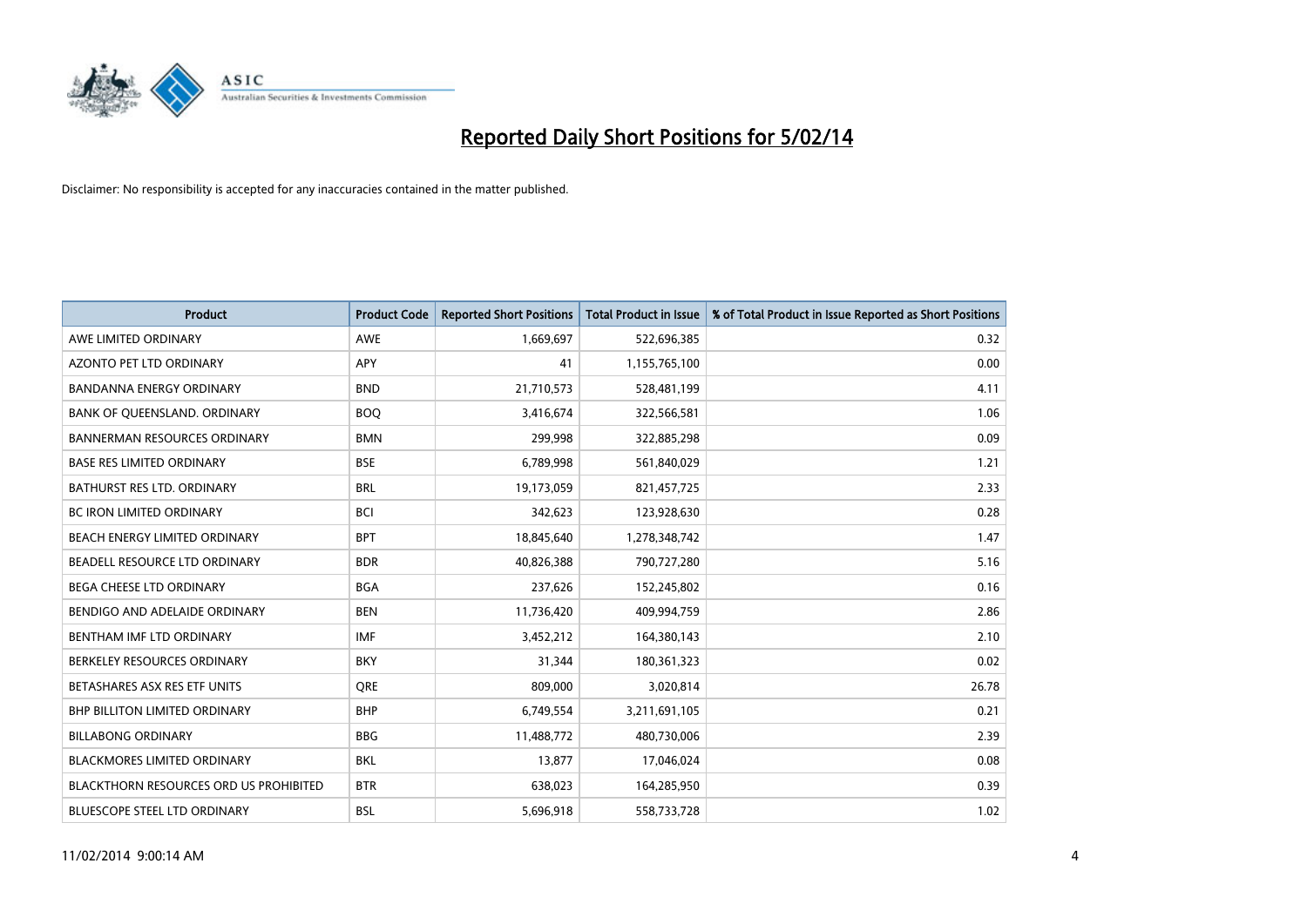

| <b>Product</b>                     | <b>Product Code</b> | <b>Reported Short Positions</b> | <b>Total Product in Issue</b> | % of Total Product in Issue Reported as Short Positions |
|------------------------------------|---------------------|---------------------------------|-------------------------------|---------------------------------------------------------|
| <b>BOART LONGYEAR ORDINARY</b>     | <b>BLY</b>          | 32,506,327                      | 461,163,412                   | 7.05                                                    |
| <b>BOOM LOGISTICS ORDINARY</b>     | <b>BOL</b>          | 249,999                         | 474,868,764                   | 0.05                                                    |
| BORAL LIMITED, ORDINARY            | <b>BLD</b>          | 41,884,579                      | 778,739,826                   | 5.38                                                    |
| <b>BRADKEN LIMITED ORDINARY</b>    | <b>BKN</b>          | 18,103,095                      | 169,240,662                   | 10.70                                                   |
| <b>BRAMBLES LIMITED ORDINARY</b>   | <b>BXB</b>          | 1,641,441                       | 1,561,910,558                 | 0.11                                                    |
| BREVILLE GROUP LTD ORDINARY        | <b>BRG</b>          | 3,122,495                       | 130,095,322                   | 2.40                                                    |
| <b>BRICKWORKS LIMITED ORDINARY</b> | <b>BKW</b>          | 88,462                          | 148,038,996                   | 0.06                                                    |
| BT INVESTMENT MNGMNT ORDINARY      | <b>BTT</b>          | 143,181                         | 282,727,073                   | 0.05                                                    |
| <b>BURU ENERGY ORDINARY</b>        | <b>BRU</b>          | 14,661,290                      | 298,505,530                   | 4.91                                                    |
| <b>BWP TRUST ORDINARY UNITS</b>    | <b>BWP</b>          | 4,247,569                       | 627,165,919                   | 0.68                                                    |
| CABCHARGE AUSTRALIA ORDINARY       | CAB                 | 13,482,921                      | 120,430,683                   | 11.20                                                   |
| CALTEX AUSTRALIA ORDINARY          | <b>CTX</b>          | 1,882,605                       | 270,000,000                   | 0.70                                                    |
| CAPE LAMBERT RES LTD ORDINARY      | <b>CFE</b>          | 19,764                          | 667,938,887                   | 0.00                                                    |
| <b>CARDNO LIMITED ORDINARY</b>     | CDD                 | 7,679,864                       | 146,779,250                   | 5.23                                                    |
| CARNARVON PETROLEUM ORDINARY       | <b>CVN</b>          | 12,220                          | 986,565,952                   | 0.00                                                    |
| CARSALES.COM LTD ORDINARY          | <b>CRZ</b>          | 6,022,033                       | 237,773,965                   | 2.53                                                    |
| <b>CASH CONVERTERS ORDINARY</b>    | CCV                 | 7,796,299                       | 426,302,767                   | 1.83                                                    |
| CEDAR WOODS PROP. ORDINARY         | <b>CWP</b>          | 65,004                          | 73,732,683                    | 0.09                                                    |
| CENTRAL PETROLEUM ORDINARY         | <b>CTP</b>          | 452,715                         | 309,219,473                   | 0.15                                                    |
| CERAMIC FUEL CELLS ORDINARY        | <b>CFU</b>          | 390                             | 1,751,724,324                 | 0.00                                                    |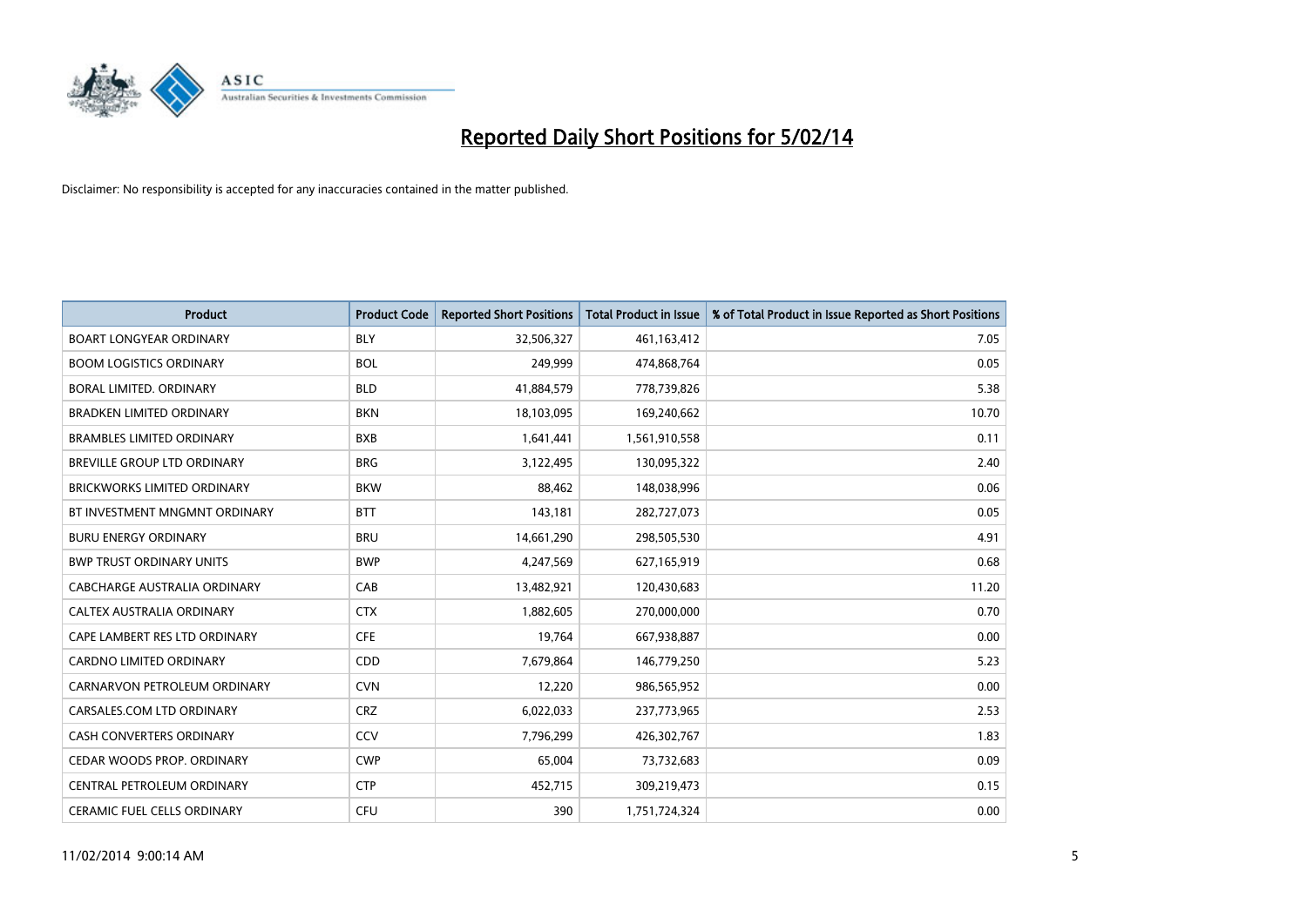

| <b>Product</b>                          | <b>Product Code</b> | <b>Reported Short Positions</b> | <b>Total Product in Issue</b> | % of Total Product in Issue Reported as Short Positions |
|-----------------------------------------|---------------------|---------------------------------|-------------------------------|---------------------------------------------------------|
| CFS RETAIL TRUST GRP STAPLED SECURITIES | <b>CFX</b>          | 57,526,511                      | 3,018,050,810                 | 1.91                                                    |
| CHALLENGER DIV.PRO. STAPLED UNITS       | <b>CDI</b>          | 178,251                         | 214,101,013                   | 0.08                                                    |
| CHALLENGER LIMITED ORDINARY             | <b>CGF</b>          | 779,880                         | 530,862,585                   | 0.15                                                    |
| CHARTER HALL GROUP STAPLED US PROHIBIT. | <b>CHC</b>          | 410,223                         | 309,358,198                   | 0.13                                                    |
| <b>CHARTER HALL RETAIL UNITS</b>        | <b>COR</b>          | 10,316,655                      | 362,896,512                   | 2.84                                                    |
| <b>CHORUS LIMITED ORDINARY</b>          | <b>CNU</b>          | 279,471                         | 396,369,767                   | 0.07                                                    |
| CITIGOLD CORP LTD ORDINARY              | <b>CTO</b>          | 153,427                         | 1,495,764,906                 | 0.01                                                    |
| COAL OF AFRICA LTD ORDINARY             | <b>CZA</b>          | 426                             | 1,048,368,613                 | 0.00                                                    |
| <b>COALSPUR MINES LTD ORDINARY</b>      | <b>CPL</b>          | 7,199,665                       | 641,394,435                   | 1.12                                                    |
| <b>COBAR CONSOLIDATED ORDINARY</b>      | CCU                 | 100,000                         | 329,646,728                   | 0.03                                                    |
| COCA-COLA AMATIL ORDINARY               | <b>CCL</b>          | 16,122,300                      | 763,590,249                   | 2.11                                                    |
| <b>COCHLEAR LIMITED ORDINARY</b>        | <b>COH</b>          | 8,354,850                       | 57,062,020                    | 14.64                                                   |
| <b>COCKATOO COAL ORDINARY</b>           | <b>COK</b>          | 167,987                         | 4,458,357,900                 | 0.00                                                    |
| <b>CODAN LIMITED ORDINARY</b>           | <b>CDA</b>          | 534,275                         | 176,969,924                   | 0.30                                                    |
| <b>COFFEY INTERNATIONAL ORDINARY</b>    | COF                 | 18,921                          | 255,833,165                   | 0.01                                                    |
| <b>COKAL LTD ORDINARY</b>               | <b>CKA</b>          | 13,650                          | 471,103,926                   | 0.00                                                    |
| <b>COLLECTION HOUSE ORDINARY</b>        | <b>CLH</b>          | 1,574,310                       | 128,969,148                   | 1.22                                                    |
| COMMONWEALTH BANK, ORDINARY             | <b>CBA</b>          | 12,741,300                      | 1,611,928,836                 | 0.79                                                    |
| COMMONWEALTH PROP ORDINARY UNITS        | <b>CPA</b>          | 11,089,790                      | 2,347,003,413                 | 0.47                                                    |
| <b>COMPASS RESOURCES ORDINARY</b>       | <b>CMR</b>          | 7,472                           | 1,403,744,100                 | 0.00                                                    |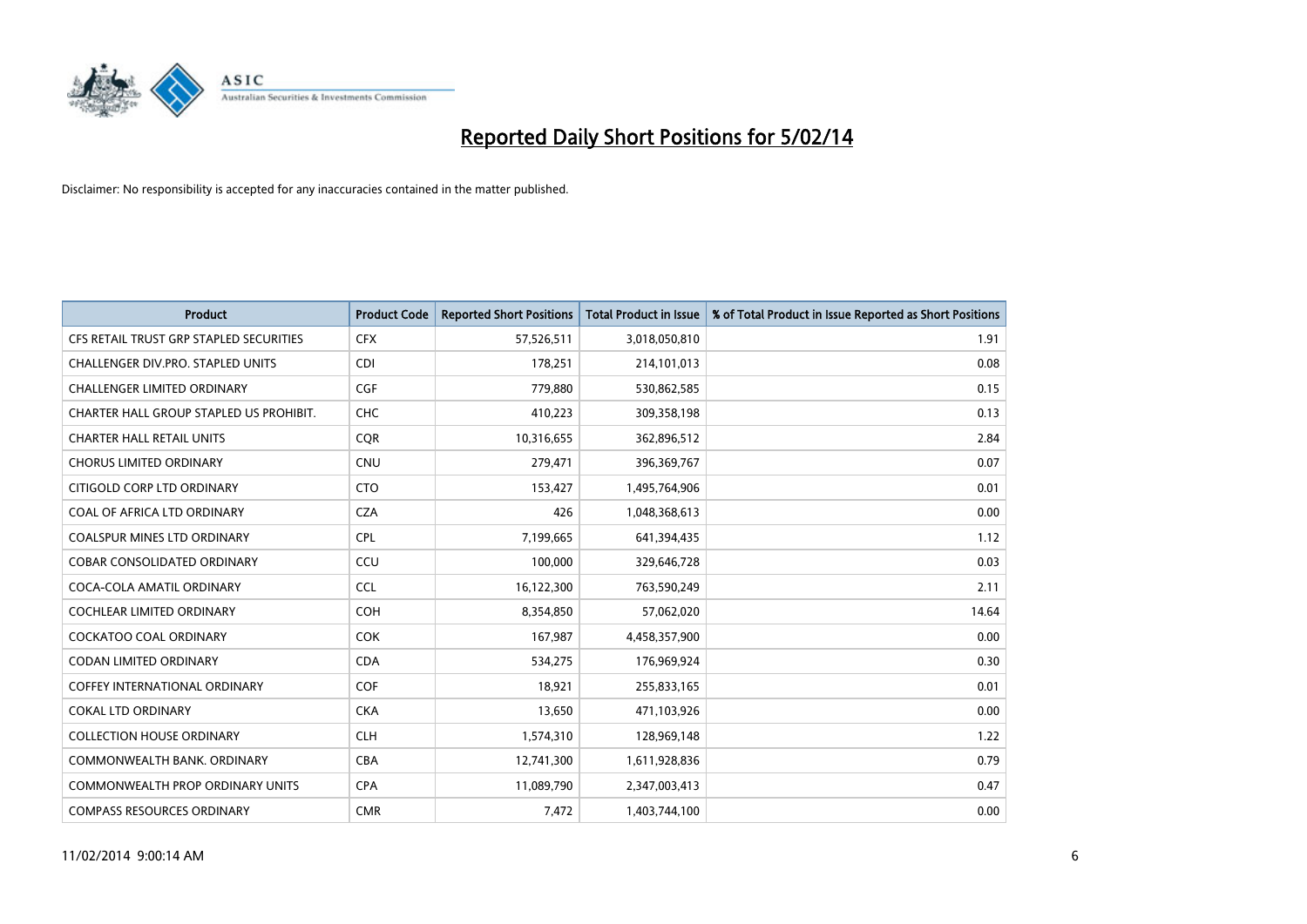

| <b>Product</b>                          | <b>Product Code</b> | <b>Reported Short Positions</b> | <b>Total Product in Issue</b> | % of Total Product in Issue Reported as Short Positions |
|-----------------------------------------|---------------------|---------------------------------|-------------------------------|---------------------------------------------------------|
| <b>COMPUTERSHARE LTD ORDINARY</b>       | <b>CPU</b>          | 10,708,273                      | 556,203,079                   | 1.93                                                    |
| <b>COOPER ENERGY LTD ORDINARY</b>       | <b>COE</b>          | 57,695                          | 329,235,509                   | 0.02                                                    |
| CORP TRAVEL LIMITED ORDINARY            | <b>CTD</b>          | 41,549                          | 89,890,762                    | 0.05                                                    |
| COVER-MORE GRP LTD ORDINARY             | <b>CVO</b>          | 733,000                         | 317,750,000                   | 0.23                                                    |
| <b>CREDIT CORP GROUP ORDINARY</b>       | <b>CCP</b>          | 108,198                         | 46,131,882                    | 0.23                                                    |
| <b>CROMWELL PROP STAPLED SECURITIES</b> | <b>CMW</b>          | 18, 165, 127                    | 1,721,483,143                 | 1.06                                                    |
| <b>CROWE HORWATH AUS ORDINARY</b>       | <b>CRH</b>          | 606,298                         | 273,005,429                   | 0.22                                                    |
| CROWN RESORTS LTD ORDINARY              | <b>CWN</b>          | 1,800,961                       | 728,394,185                   | 0.25                                                    |
| <b>CSG LIMITED ORDINARY</b>             | CSV                 | 16,638                          | 278,973,075                   | 0.01                                                    |
| <b>CSL LIMITED ORDINARY</b>             | <b>CSL</b>          | 1,345,675                       | 484,113,980                   | 0.28                                                    |
| <b>CSR LIMITED ORDINARY</b>             | <b>CSR</b>          | 19,484,820                      | 506,000,315                   | 3.85                                                    |
| <b>CUDECO LIMITED ORDINARY</b>          | <b>CDU</b>          | 8,016,430                       | 234,013,408                   | 3.43                                                    |
| DART ENERGY LTD ORDINARY                | <b>DTE</b>          | 4,663,187                       | 1,108,752,733                 | 0.42                                                    |
| DATA#3 LIMITED ORDINARY                 | <b>DTL</b>          | 760,041                         | 153,974,950                   | 0.49                                                    |
| DAVID JONES LIMITED ORDINARY            | <b>DJS</b>          | 33,599,755                      | 537,137,845                   | 6.26                                                    |
| DECMIL GROUP LIMITED ORDINARY           | <b>DCG</b>          | 2,566,543                       | 168,657,794                   | 1.52                                                    |
| DEEP YELLOW LIMITED ORDINARY            | <b>DYL</b>          | 10,002                          | 1,612,657,567                 | 0.00                                                    |
| DEVINE LIMITED ORDINARY                 | <b>DVN</b>          | 16,821                          | 158,730,556                   | 0.01                                                    |
| DEXUS PROPERTY GROUP STAPLED UNITS      | <b>DXS</b>          | 52,820,433                      | 4,628,228,426                 | 1.14                                                    |
| DICK SMITH HLDGS ORDINARY               | <b>DSH</b>          | 5,779,870                       | 236,511,364                   | 2.44                                                    |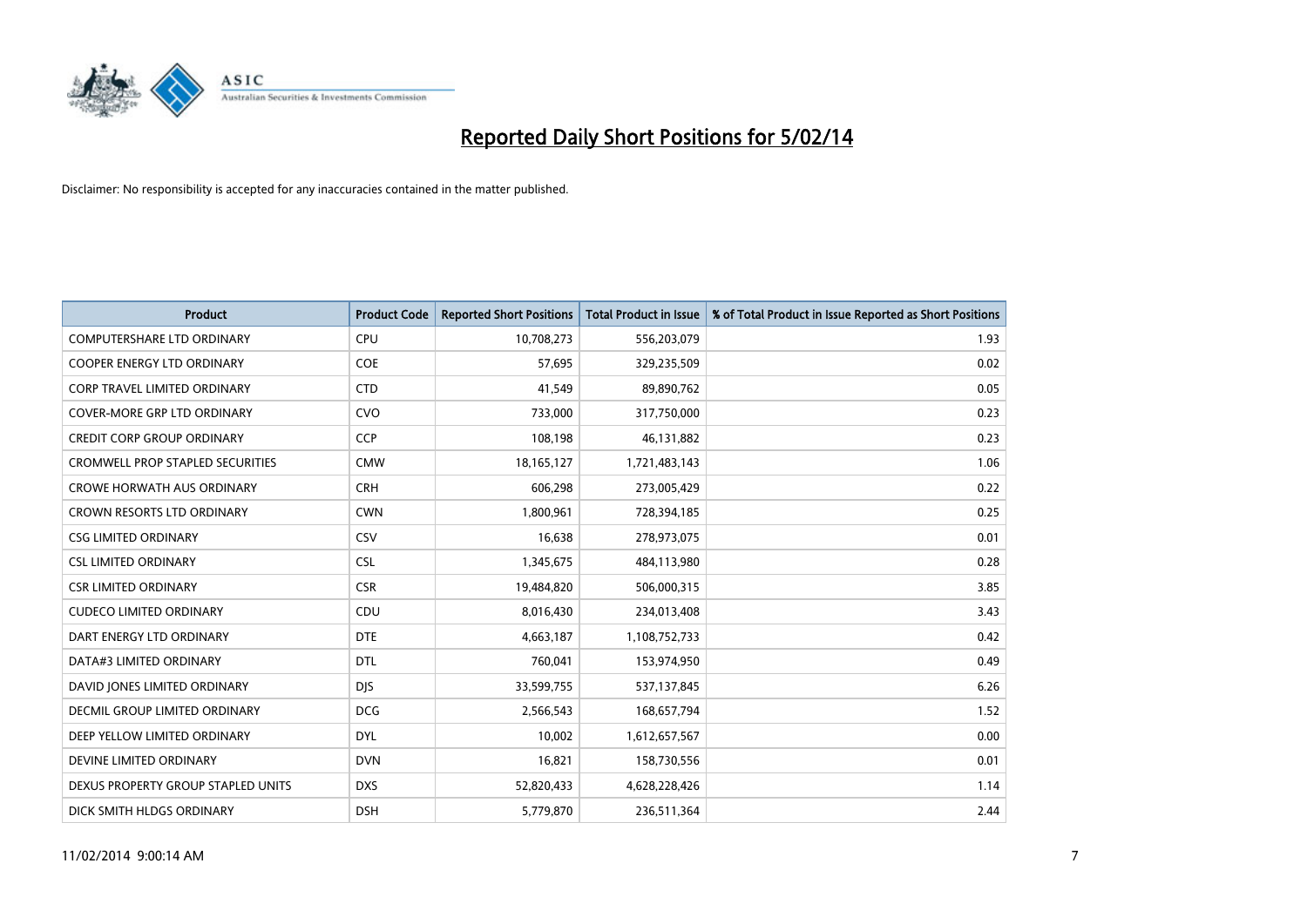

| <b>Product</b>                       | <b>Product Code</b> | <b>Reported Short Positions</b> | <b>Total Product in Issue</b> | % of Total Product in Issue Reported as Short Positions |
|--------------------------------------|---------------------|---------------------------------|-------------------------------|---------------------------------------------------------|
| DISCOVERY METALS LTD ORDINARY        | <b>DML</b>          | 5,849,774                       | 560,034,418                   | 1.04                                                    |
| DOMINO PIZZA ENTERPR ORDINARY        | <b>DMP</b>          | 1,788,382                       | 85,915,713                    | 2.08                                                    |
| DONACO INTERNATIONAL ORDINARY        | <b>DNA</b>          | 245,804                         | 401,051,771                   | 0.06                                                    |
| DORAY MINERALS LTD ORDINARY          | <b>DRM</b>          | 10,000                          | 141,891,768                   | 0.01                                                    |
| DOWNER EDI LIMITED ORDINARY          | <b>DOW</b>          | 16,129,125                      | 434,734,970                   | 3.71                                                    |
| DRAGON MINING LTD ORDINARY           | <b>DRA</b>          | 50,000                          | 88,840,613                    | 0.06                                                    |
| DRILLSEARCH ENERGY ORDINARY          | <b>DLS</b>          | 10,980,403                      | 432,965,895                   | 2.54                                                    |
| DUET GROUP STAPLED US PROHIBIT.      | <b>DUE</b>          | 10,655,729                      | 1,286,215,139                 | 0.83                                                    |
| DULUXGROUP LIMITED ORDINARY          | <b>DLX</b>          | 529,030                         | 381,093,950                   | 0.14                                                    |
| DWS LTD ORDINARY                     | <b>DWS</b>          | 586,449                         | 132,362,763                   | 0.44                                                    |
| ECHO ENTERTAINMENT ORDINARY          | <b>EGP</b>          | 17,302,949                      | 825,672,730                   | 2.10                                                    |
| <b>ELDERS LIMITED ORDINARY</b>       | <b>ELD</b>          | 19,697,945                      | 455,013,329                   | 4.33                                                    |
| ELEMENTAL MINERALS ORDINARY          | <b>ELM</b>          | 176,299                         | 303,263,391                   | 0.06                                                    |
| <b>EMECO HOLDINGS ORDINARY</b>       | EHL                 | 12,170,566                      | 599,675,707                   | 2.03                                                    |
| <b>ENDEAVOUR MIN CORP CDI 1:1</b>    | <b>EVR</b>          | 110,775                         | 82,053,013                    | 0.14                                                    |
| <b>ENERGY RESOURCES ORDINARY 'A'</b> | ERA                 | 11,576,593                      | 517,725,062                   | 2.24                                                    |
| <b>ENERGY WORLD CORPOR. ORDINARY</b> | <b>EWC</b>          | 59,906,262                      | 1,734,166,672                 | 3.45                                                    |
| ENVESTRA LIMITED ORDINARY            | <b>ENV</b>          | 2,269,209                       | 1,796,808,474                 | 0.13                                                    |
| EQUATORIAL RES LTD ORDINARY          | EQX                 | 9                               | 122,185,353                   | 0.00                                                    |
| ERM POWER LIMITED ORDINARY           | EPW                 | 515,351                         | 238,714,606                   | 0.22                                                    |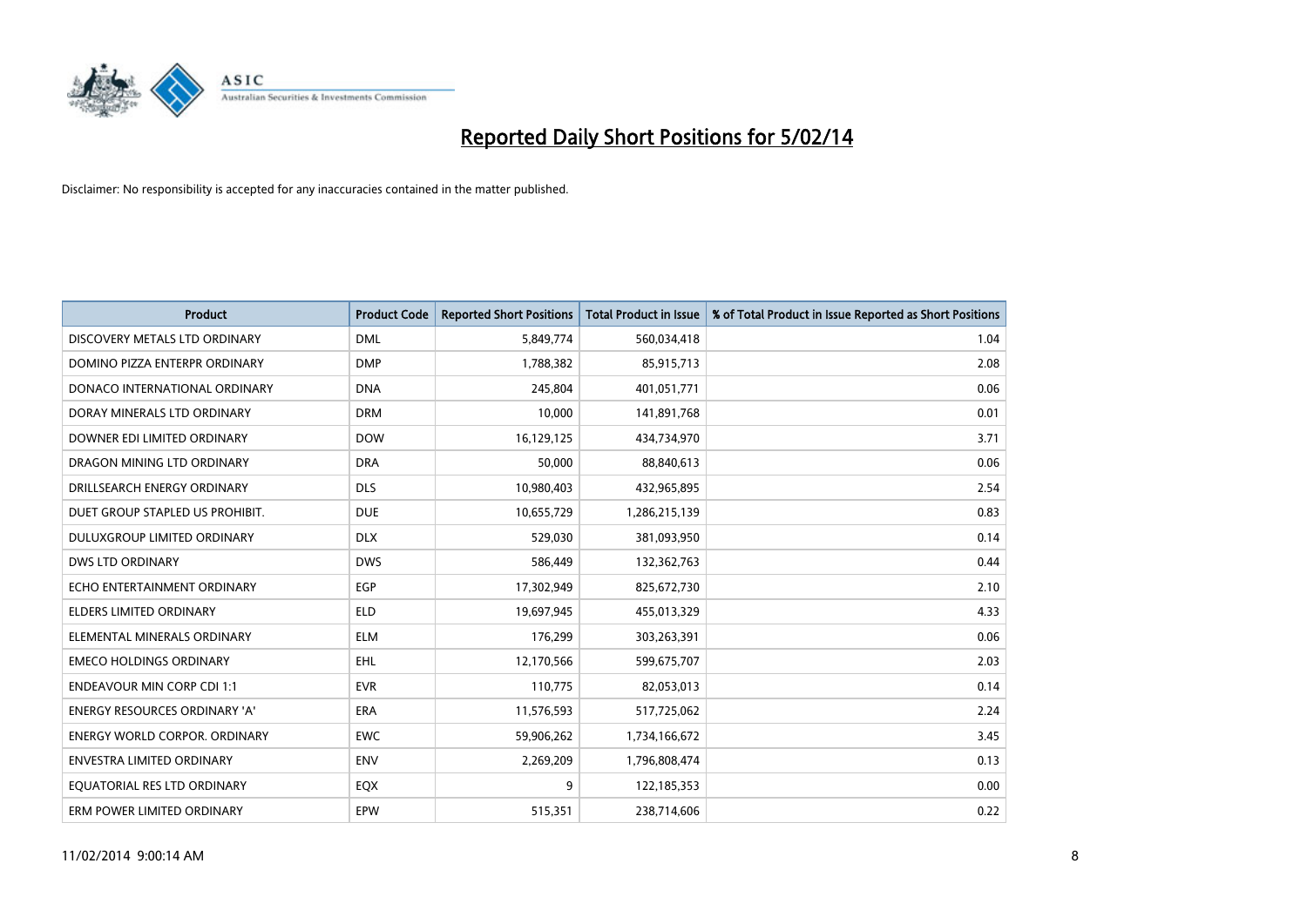

| <b>Product</b>                         | <b>Product Code</b> | <b>Reported Short Positions</b> | <b>Total Product in Issue</b> | % of Total Product in Issue Reported as Short Positions |
|----------------------------------------|---------------------|---------------------------------|-------------------------------|---------------------------------------------------------|
| <b>ESERVGLOBAL LIMITED ORDINARY</b>    | ESV                 | 5,527,772                       | 253,545,997                   | 2.18                                                    |
| ETHANE PIPELINE STAPLED SECURITIES     | <b>EPX</b>          | 10,272                          | 69,302,275                    | 0.01                                                    |
| EVOLUTION MINING LTD ORDINARY          | <b>EVN</b>          | 23,502,620                      | 708,652,367                   | 3.32                                                    |
| FAIRFAX MEDIA LTD ORDINARY             | FXJ                 | 253,768,101                     | 2,351,955,725                 | 10.79                                                   |
| <b>FANTASTIC HOLDINGS ORDINARY</b>     | <b>FAN</b>          | 20,787                          | 103,068,398                   | 0.02                                                    |
| <b>FAR LTD ORDINARY</b>                | <b>FAR</b>          | 24,225,783                      | 2,499,846,742                 | 0.97                                                    |
| FEDERATION CNTRES ORD/UNIT STAPLED SEC | FDC                 | 6,050,259                       | 1,427,641,565                 | 0.42                                                    |
| FISHER & PAYKEL H. ORDINARY            | <b>FPH</b>          | 1,752,449                       | 550,770,279                   | 0.32                                                    |
| FLEETWOOD CORP ORDINARY                | <b>FWD</b>          | 2,196,003                       | 60,522,619                    | 3.63                                                    |
| FLETCHER BUILDING ORDINARY             | <b>FBU</b>          | 1,270,614                       | 687,854,788                   | 0.18                                                    |
| FLEXIGROUP LIMITED ORDINARY            | <b>FXL</b>          | 982,163                         | 304,096,060                   | 0.32                                                    |
| FLIGHT CENTRE TRAVEL ORDINARY          | <b>FLT</b>          | 4,890,197                       | 100,543,059                   | 4.86                                                    |
| FLINDERS MINES LTD ORDINARY            | <b>FMS</b>          | 4,301,337                       | 1,826,716,748                 | 0.24                                                    |
| <b>FOCUS MINERALS LTD ORDINARY</b>     | <b>FML</b>          | 11,180,980                      | 9,137,375,877                 | 0.12                                                    |
| FONTERRA SHARE FUND ORDINARY UNITS     | <b>FSF</b>          | 13,749                          | 106,414,814                   | 0.01                                                    |
| FORGE GROUP LIMITED ORDINARY           | FGE                 | 4,189,887                       | 86,169,014                    | 4.86                                                    |
| FORTESCUE METALS GRP ORDINARY          | <b>FMG</b>          | 178,074,185                     | 3,113,798,151                 | 5.72                                                    |
| <b>G.U.D. HOLDINGS ORDINARY</b>        | GUD                 | 5,324,649                       | 71,241,319                    | 7.47                                                    |
| <b>G8 EDUCATION LIMITED ORDINARY</b>   | <b>GEM</b>          | 2,604,976                       | 301,705,105                   | 0.86                                                    |
| <b>GALAXY RESOURCES ORDINARY</b>       | GXY                 | 343,457                         | 1,027,073,389                 | 0.03                                                    |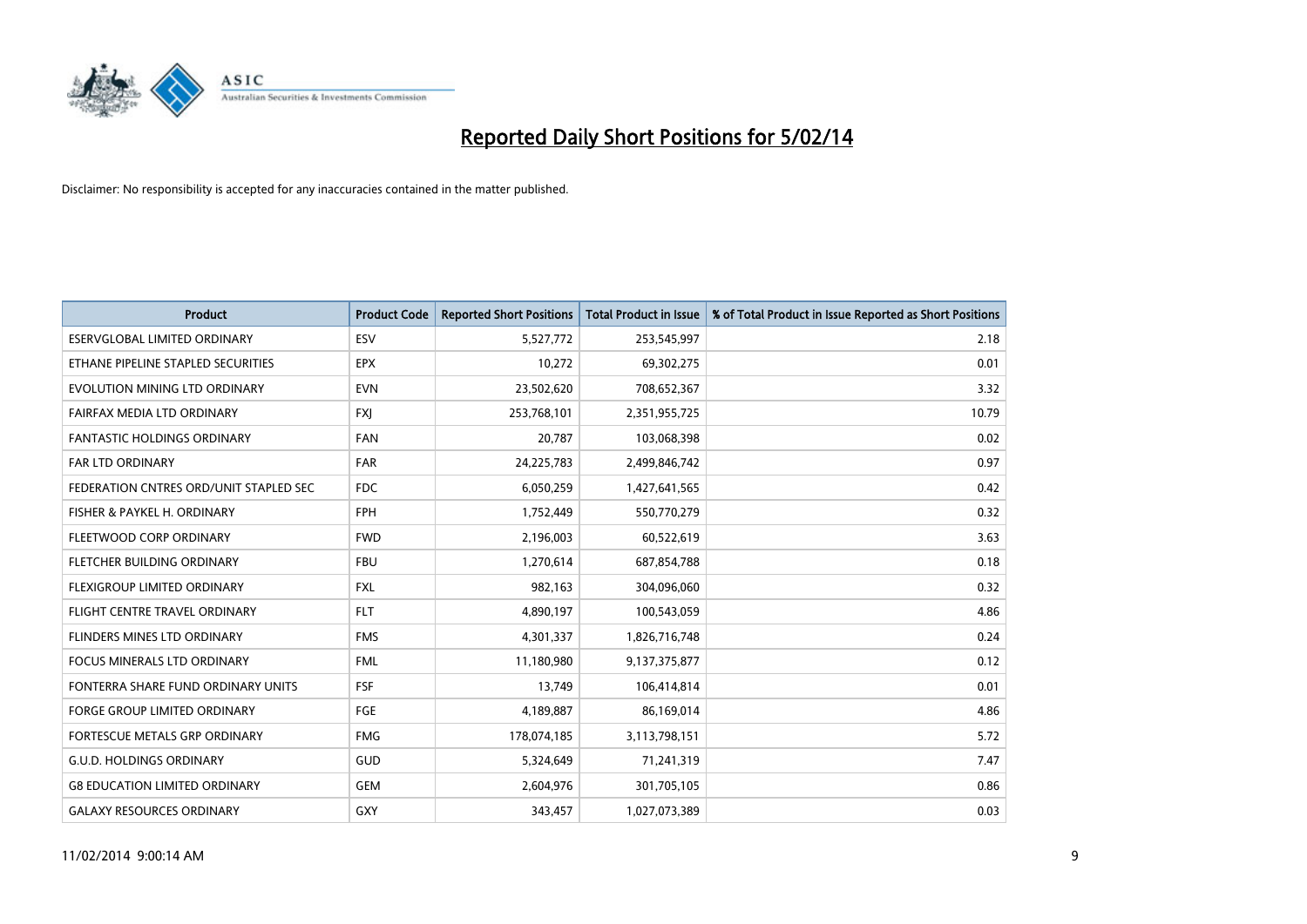

| <b>Product</b>                                   | <b>Product Code</b> | <b>Reported Short Positions</b> | <b>Total Product in Issue</b> | % of Total Product in Issue Reported as Short Positions |
|--------------------------------------------------|---------------------|---------------------------------|-------------------------------|---------------------------------------------------------|
| <b>GBST HOLDINGS., ORDINARY</b>                  | <b>GBT</b>          | 15,311                          | 66,561,725                    | 0.02                                                    |
| <b>GDI PROPERTY GRP STAPLED SECURITIES</b>       | <b>GDI</b>          | 470,473                         | 567,575,025                   | 0.08                                                    |
| <b>GENETIC TECHNOLOGIES ORDINARY</b>             | <b>GTG</b>          | 327,000                         | 597,926,082                   | 0.05                                                    |
| <b>GEODYNAMICS LIMITED ORDINARY</b>              | GDY                 | 850                             | 406,452,608                   | 0.00                                                    |
| GI DYNAMICS, INC CDI US PROHIBITED               | GID                 | 116,038                         | 393,043,620                   | 0.03                                                    |
| <b>GINDALBIE METALS LTD ORDINARY</b>             | GBG                 | 46,202,484                      | 1,493,660,842                 | 3.09                                                    |
| <b>GOODMAN FIELDER. ORDINARY</b>                 | <b>GFF</b>          | 43,341,384                      | 1,955,559,207                 | 2.22                                                    |
| <b>GOODMAN GROUP STAPLED</b>                     | <b>GMG</b>          | 5,879,307                       | 1,718,742,809                 | 0.34                                                    |
| <b>GPT GROUP STAPLED SEC.</b>                    | <b>GPT</b>          | 6,479,670                       | 1,694,888,638                 | 0.38                                                    |
| <b>GRAINCORP LIMITED A CLASS ORDINARY</b>        | <b>GNC</b>          | 654,130                         | 228,855,628                   | 0.29                                                    |
| <b>GRANGE RESOURCES. ORDINARY</b>                | GRR                 | 4,921,759                       | 1,157,097,869                 | 0.43                                                    |
| <b>GREENCROSS LIMITED ORDINARY</b>               | GXL                 | 87,822                          | 90,257,087                    | 0.10                                                    |
| <b>GREENLAND MIN EN LTD ORDINARY</b>             | GGG                 | 2,676,110                       | 574,572,911                   | 0.47                                                    |
| <b>GROWTHPOINT PROPERTY ORD/UNIT STAPLED SEC</b> | GOZ                 | 7,748                           | 475,705,269                   | 0.00                                                    |
| <b>GRYPHON MINERALS LTD ORDINARY</b>             | GRY                 | 4,843,932                       | 400,797,615                   | 1.21                                                    |
| <b>GUILDFORD COAL LTD ORDINARY</b>               | <b>GUF</b>          | 242,747                         | 655,046,899                   | 0.04                                                    |
| <b>GUINNESS PEAT GROUP. CDI 1:1</b>              | GPG                 | 81,925                          | 187,775,054                   | 0.04                                                    |
| <b>GWA GROUP LTD ORDINARY</b>                    | <b>GWA</b>          | 12,736,789                      | 306,533,770                   | 4.16                                                    |
| <b>HARVEY NORMAN ORDINARY</b>                    | <b>HVN</b>          | 67,273,820                      | 1,062,316,784                 | 6.33                                                    |
| <b>HENDERSON GROUP CDI 1:1</b>                   | <b>HGG</b>          | 734,313                         | 703,262,113                   | 0.10                                                    |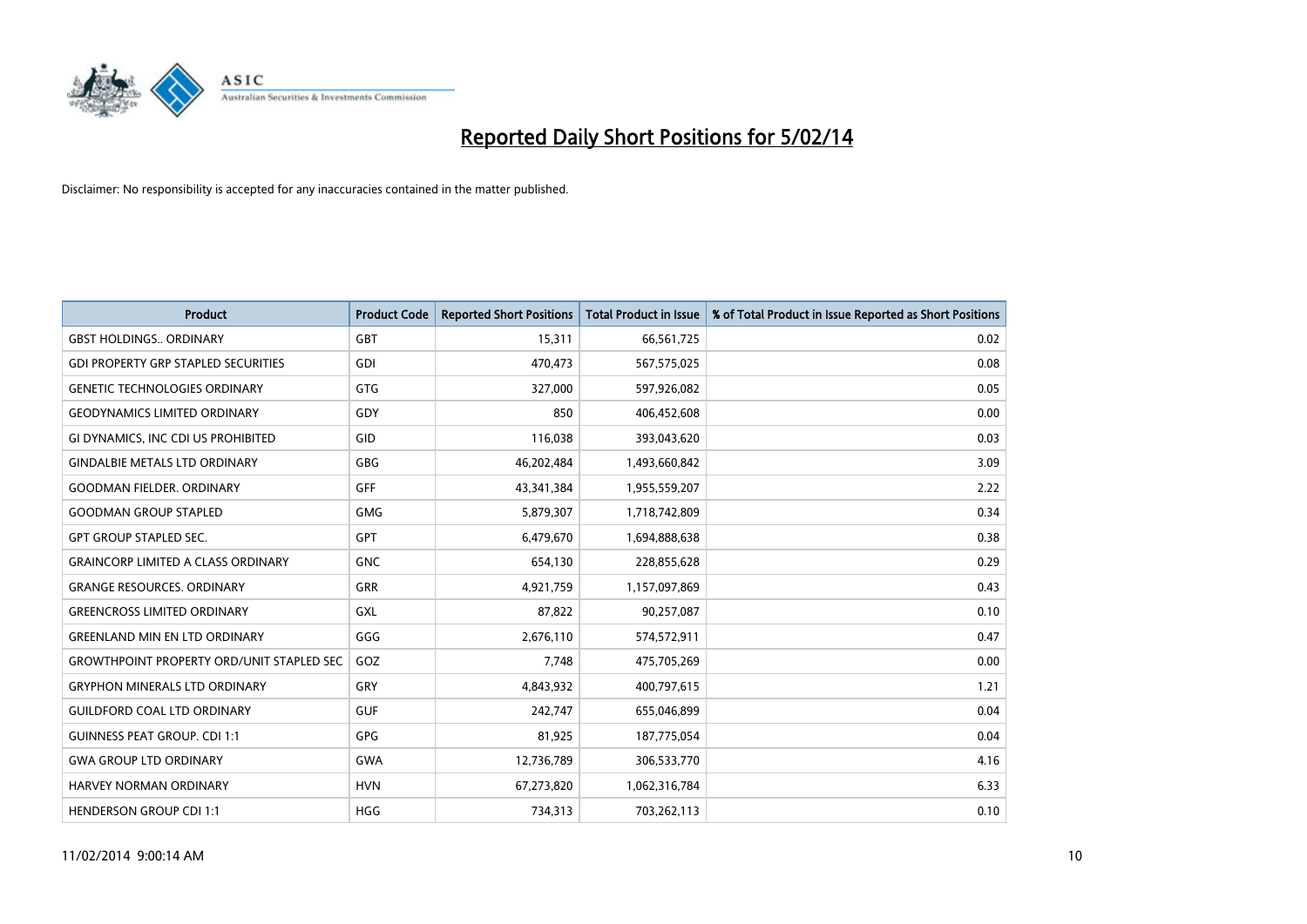

| <b>Product</b>                                | <b>Product Code</b> | <b>Reported Short Positions</b> | <b>Total Product in Issue</b> | % of Total Product in Issue Reported as Short Positions |
|-----------------------------------------------|---------------------|---------------------------------|-------------------------------|---------------------------------------------------------|
| HFA HOLDINGS LIMITED ORDINARY                 | <b>HFA</b>          | 3,863                           | 118,738,157                   | 0.00                                                    |
| HIGHLANDS PACIFIC ORDINARY                    | HIG                 | 10,001                          | 853,777,764                   | 0.00                                                    |
| HILLGROVE RES LTD ORDINARY                    | <b>HGO</b>          | 380,118                         | 1,179,889,221                 | 0.03                                                    |
| HILLS LTD ORDINARY                            | HIL                 | 506,043                         | 236,619,450                   | 0.21                                                    |
| HORIZON OIL LIMITED ORDINARY                  | <b>HZN</b>          | 83,142,753                      | 1,301,147,932                 | 6.39                                                    |
| HOT CHILI LTD ORDINARY                        | <b>HCH</b>          | 10,000                          | 347,732,196                   | 0.00                                                    |
| <b>ICON ENERGY LIMITED ORDINARY</b>           | <b>ICN</b>          | 2,926                           | 615,774,351                   | 0.00                                                    |
| <b>IINET LIMITED ORDINARY</b>                 | <b>IIN</b>          | 1,361,177                       | 161,238,847                   | 0.84                                                    |
| <b>ILUKA RESOURCES ORDINARY</b>               | ILU                 | 39,458,144                      | 418,700,517                   | 9.42                                                    |
| <b>IMDEX LIMITED ORDINARY</b>                 | <b>IMD</b>          | 3,994,668                       | 210,473,188                   | 1.90                                                    |
| <b>INCITEC PIVOT ORDINARY</b>                 | IPL                 | 18,179,292                      | 1,644,919,097                 | 1.11                                                    |
| <b>INDEPENDENCE GROUP ORDINARY</b>            | <b>IGO</b>          | 4,689,243                       | 233,323,905                   | 2.01                                                    |
| INDOPHIL RESOURCES ORDINARY                   | <b>IRN</b>          | 487,804                         | 1,203,146,194                 | 0.04                                                    |
| <b>INFIGEN ENERGY STAPLED SECURITIES</b>      | <b>IFN</b>          | 3,105,715                       | 764,993,434                   | 0.41                                                    |
| <b>INFOMEDIA LTD ORDINARY</b>                 | <b>IFM</b>          | 201,093                         | 304,953,155                   | 0.07                                                    |
| INGENIA GROUP STAPLED SECURITIES              | <b>INA</b>          | 147,678                         | 676,240,232                   | 0.02                                                    |
| INSURANCE AUSTRALIA ORDINARY                  | IAG                 | 9,709,459                       | 2,341,618,048                 | 0.41                                                    |
| <b>INTREPID MINES ORDINARY</b>                | <b>IAU</b>          | 17,266,757                      | 556,511,361                   | 3.10                                                    |
| <b>INVESTA OFFICE FUND STAPLED SECURITIES</b> | <b>IOF</b>          | 558,354                         | 614,047,458                   | 0.09                                                    |
| <b>INVOCARE LIMITED ORDINARY</b>              | <b>IVC</b>          | 5,766,173                       | 110,030,298                   | 5.24                                                    |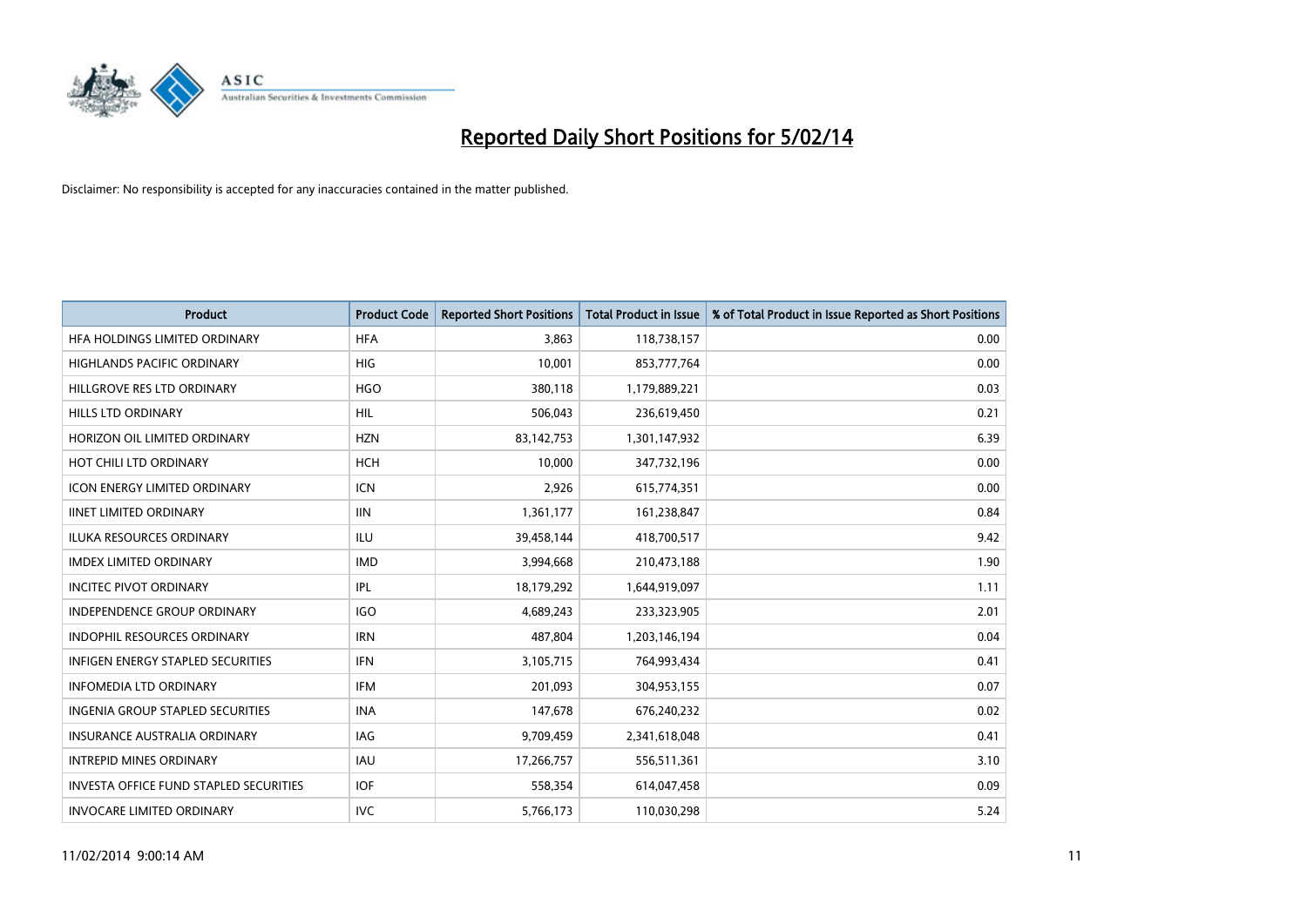

| <b>Product</b>                                  | <b>Product Code</b> | <b>Reported Short Positions</b> | <b>Total Product in Issue</b> | % of Total Product in Issue Reported as Short Positions |
|-------------------------------------------------|---------------------|---------------------------------|-------------------------------|---------------------------------------------------------|
| <b>IOOF HOLDINGS LTD ORDINARY</b>               | IFL                 | 1,962,734                       | 232,118,034                   | 0.85                                                    |
| <b>IRESS LIMITED ORDINARY</b>                   | <b>IRE</b>          | 798,522                         | 158,585,126                   | 0.50                                                    |
| <b>IRON ORE HOLDINGS ORDINARY</b>               | <b>IOH</b>          | 26,197                          | 161,174,005                   | 0.02                                                    |
| <b>ISELECT LTD ORDINARY</b>                     | <b>ISU</b>          | 346,267                         | 260,889,894                   | 0.13                                                    |
| <b>ISONEA LIMITED ORDINARY</b>                  | <b>ISN</b>          | 2,000                           | 262,944,672                   | 0.00                                                    |
| <b>JAMES HARDIE INDUST CHESS DEPOSITARY INT</b> | <b>IHX</b>          | 4,811,357                       | 443,540,832                   | 1.08                                                    |
| <b>JB HI-FI LIMITED ORDINARY</b>                | <b>IBH</b>          | 12,314,913                      | 100,261,681                   | 12.28                                                   |
| <b>KAGARA LTD ORDINARY</b>                      | KZL                 | 3,350,441                       | 798,953,117                   | 0.42                                                    |
| KAROON GAS AUSTRALIA ORDINARY                   | <b>KAR</b>          | 5,714,811                       | 255,841,581                   | 2.23                                                    |
| KATHMANDU HOLD LTD ORDINARY                     | <b>KMD</b>          | 387,928                         | 200,473,338                   | 0.19                                                    |
| <b>KBL MINING LIMITED ORDINARY</b>              | <b>KBL</b>          | 1,820                           | 393,535,629                   | 0.00                                                    |
| KINGSGATE CONSOLID. ORDINARY                    | <b>KCN</b>          | 7,650,733                       | 164,154,349                   | 4.66                                                    |
| KINGSROSE MINING LTD ORDINARY                   | <b>KRM</b>          | 557,349                         | 335,753,851                   | 0.17                                                    |
| LEIGHTON HOLDINGS ORDINARY                      | LEI                 | 24,965,122                      | 337,235,188                   | 7.40                                                    |
| LEND LEASE GROUP UNIT/ORD STAPLED               | <b>LLC</b>          | 6,456,141                       | 576,712,337                   | 1.12                                                    |
| LYCOPODIUM LIMITED ORDINARY                     | <b>LYL</b>          | 1                               | 38,955,103                    | 0.00                                                    |
| LYNAS CORPORATION ORDINARY                      | <b>LYC</b>          | 171,881,578                     | 1,961,160,594                 | 8.76                                                    |
| <b>M2 GRP LTD ORDINARY</b>                      | <b>MTU</b>          | 10,104,806                      | 179,384,685                   | 5.63                                                    |
| <b>MACA LIMITED ORDINARY</b>                    | <b>MLD</b>          | 96,559                          | 176,476,373                   | 0.05                                                    |
| <b>MACMAHON HOLDINGS ORDINARY</b>               | <b>MAH</b>          | 1,673,860                       | 1,261,699,966                 | 0.13                                                    |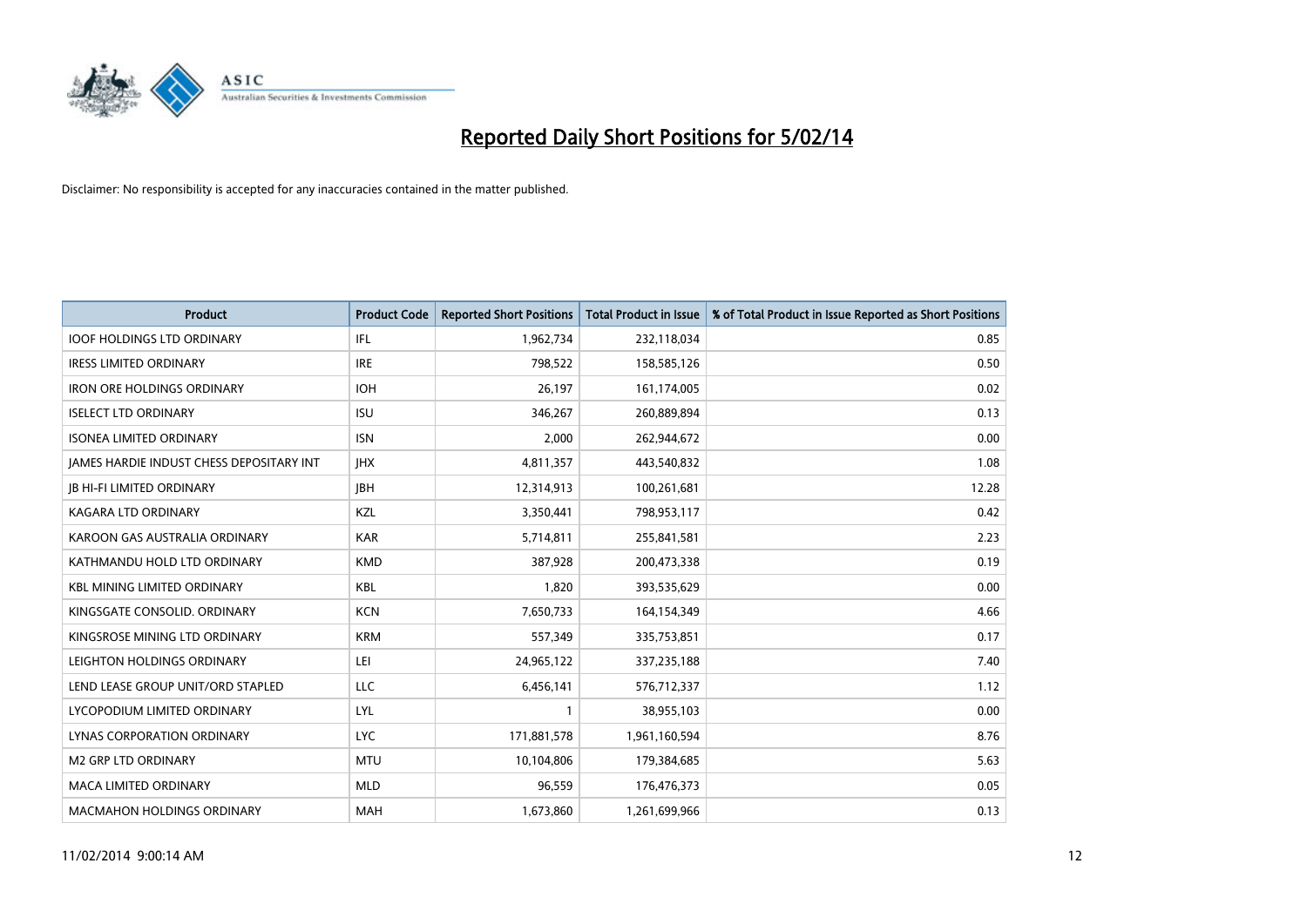

| <b>Product</b>                        | <b>Product Code</b> | <b>Reported Short Positions</b> | <b>Total Product in Issue</b> | % of Total Product in Issue Reported as Short Positions |
|---------------------------------------|---------------------|---------------------------------|-------------------------------|---------------------------------------------------------|
| MACO ATLAS ROADS GRP ORDINARY STAPLED | <b>MQA</b>          | 12,265,570                      | 487,230,540                   | 2.52                                                    |
| MACQUARIE GROUP LTD ORDINARY          | <b>MQG</b>          | 2,055,622                       | 321,061,961                   | 0.64                                                    |
| MAGELLAN FIN GRP LTD ORDINARY         | <b>MFG</b>          | 1,429,120                       | 155,830,849                   | 0.92                                                    |
| <b>MATRIX C &amp; E LTD ORDINARY</b>  | <b>MCE</b>          | 2,885,493                       | 94,555,428                    | 3.05                                                    |
| MAVERICK DRILLING ORDINARY            | <b>MAD</b>          | 7,857,271                       | 468,004,529                   | 1.68                                                    |
| <b>MAXITRANS INDUSTRIES ORDINARY</b>  | <b>MXI</b>          | 499,379                         | 183,993,392                   | 0.27                                                    |
| MAYNE PHARMA LTD ORDINARY             | <b>MYX</b>          | 771,572                         | 563,459,968                   | 0.14                                                    |
| MCALEESE LTD ORDINARY                 | <b>MCS</b>          | 2,454,150                       | 296,577,121                   | 0.83                                                    |
| MCMILLAN SHAKESPEARE ORDINARY         | <b>MMS</b>          | 839,123                         | 74,523,965                    | 1.13                                                    |
| <b>MCPHERSON'S LTD ORDINARY</b>       | <b>MCP</b>          | 15,992                          | 93,994,381                    | 0.02                                                    |
| MEDUSA MINING LTD ORDINARY            | <b>MML</b>          | 6,366,629                       | 207,794,301                   | 3.06                                                    |
| MELBOURNE IT LIMITED ORDINARY         | MLB                 | 67,360                          | 83,659,248                    | 0.08                                                    |
| MEO AUSTRALIA LTD ORDINARY            | <b>MEO</b>          | 10,845                          | 627,264,587                   | 0.00                                                    |
| MERIDIAN ENERGY INSTALMENT RECEIPTS   | <b>MEZCA</b>        | 32,097                          | 1,255,413,626                 | 0.00                                                    |
| <b>MERMAID MARINE ORDINARY</b>        | <b>MRM</b>          | 2,006,168                       | 232,652,241                   | 0.86                                                    |
| MESOBLAST LIMITED ORDINARY            | <b>MSB</b>          | 18,954,310                      | 321,210,394                   | 5.90                                                    |
| METALS X LIMITED ORDINARY             | <b>MLX</b>          | 92,715                          | 1,655,386,110                 | 0.01                                                    |
| METCASH LIMITED ORDINARY              | <b>MTS</b>          | 113,656,414                     | 888,338,048                   | 12.79                                                   |
| METMINCO LIMITED ORDINARY             | <b>MNC</b>          | 212,390                         | 1,749,543,023                 | 0.01                                                    |
| MIGHTY RIVER POWER ORDINARY           | <b>MYT</b>          | 1,950,627                       | 1,400,012,517                 | 0.14                                                    |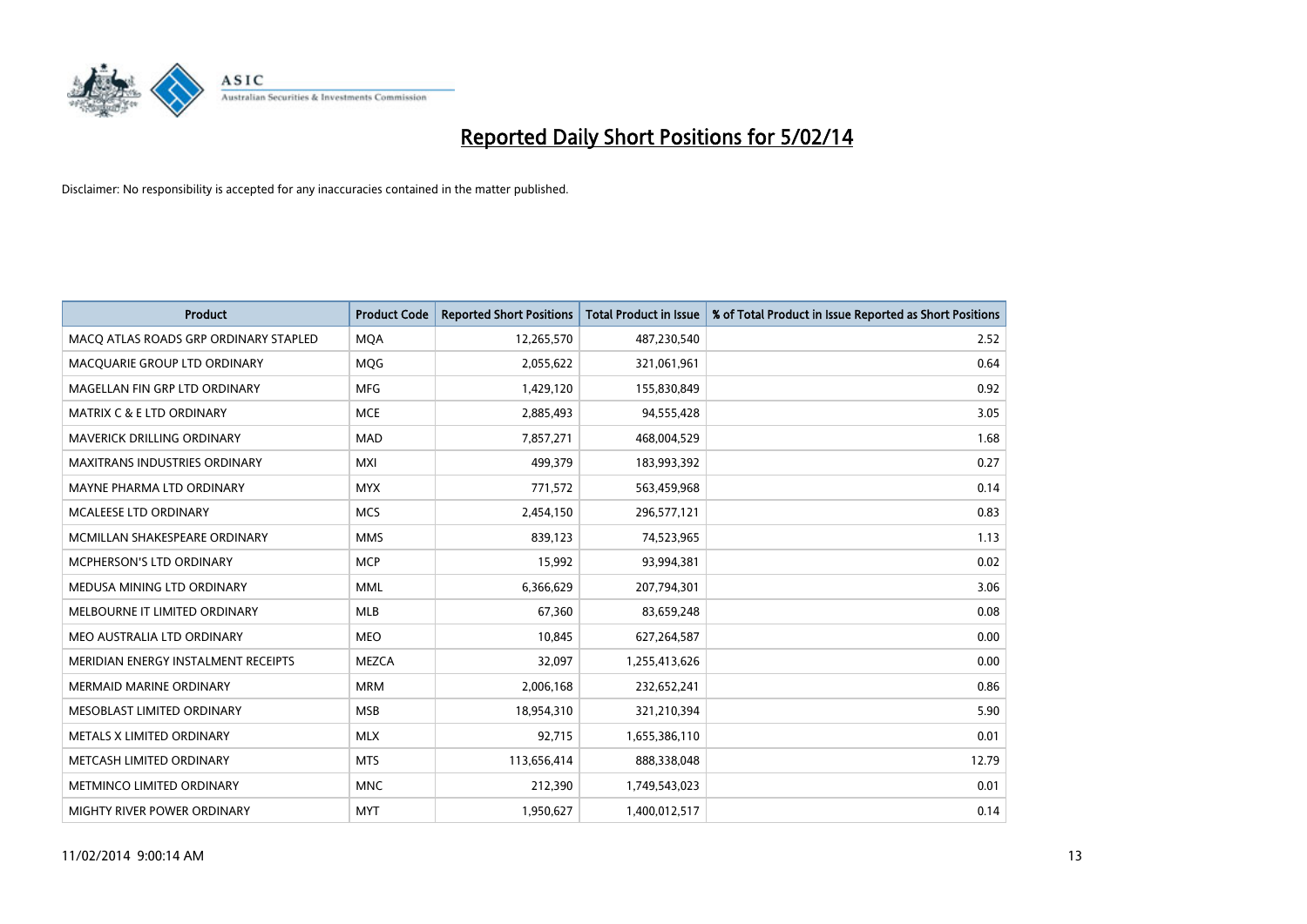

| <b>Product</b>                    | <b>Product Code</b> | <b>Reported Short Positions</b> | <b>Total Product in Issue</b> | % of Total Product in Issue Reported as Short Positions |
|-----------------------------------|---------------------|---------------------------------|-------------------------------|---------------------------------------------------------|
| MINCOR RESOURCES NL ORDINARY      | <b>MCR</b>          | 2,335,818                       | 188,208,274                   | 1.24                                                    |
| MINEMAKERS LIMITED ORDINARY       | <b>MAK</b>          | 30,455                          | 247,504,006                   | 0.01                                                    |
| MINERAL DEPOSITS ORDINARY         | <b>MDL</b>          | 599,360                         | 96,038,786                    | 0.62                                                    |
| MINERAL RESOURCES, ORDINARY       | <b>MIN</b>          | 4,436,120                       | 186,112,198                   | 2.38                                                    |
| MINT WIRELESS ORDINARY            | <b>MNW</b>          | 1,653,018                       | 403,872,395                   | 0.41                                                    |
| MIRABELA NICKEL LTD ORDINARY      | <b>MBN</b>          | 18,867,110                      | 876,801,147                   | 2.15                                                    |
| MIRVAC GROUP STAPLED SECURITIES   | <b>MGR</b>          | 3,962,869                       | 3,664,938,678                 | 0.11                                                    |
| MOLOPO ENERGY LTD ORDINARY        | <b>MPO</b>          | 315,939                         | 247,133,976                   | 0.13                                                    |
| MONADELPHOUS GROUP ORDINARY       | <b>MND</b>          | 12,970,384                      | 92,308,047                    | 14.05                                                   |
| MORTGAGE CHOICE LTD ORDINARY      | <b>MOC</b>          | 85,205                          | 123,780,387                   | 0.07                                                    |
| <b>MOUNT GIBSON IRON ORDINARY</b> | <b>MGX</b>          | 6,372,334                       | 1,090,584,232                 | 0.58                                                    |
| MULTIPLEX SITES SITES             | <b>MXUPA</b>        | 1,496                           | 4,500,000                     | 0.03                                                    |
| MURCHISON METALS LTD ORDINARY     | <b>MMX</b>          | 216,291                         | 450,497,346                   | 0.05                                                    |
| <b>MYER HOLDINGS LTD ORDINARY</b> | <b>MYR</b>          | 73,500,302                      | 585,684,551                   | 12.55                                                   |
| NANOSONICS LIMITED ORDINARY       | <b>NAN</b>          | 204,611                         | 263,125,129                   | 0.08                                                    |
| NATIONAL AUST, BANK ORDINARY      | <b>NAB</b>          | 6,917,168                       | 2,351,444,811                 | 0.29                                                    |
| NATIONAL STORAGE STAPLED          | <b>NSR</b>          | 9,645                           | 244,897,097                   | 0.00                                                    |
| NAVITAS LIMITED ORDINARY          | <b>NVT</b>          | 4,199,701                       | 375,416,910                   | 1.12                                                    |
| NEON ENERGY LIMITED ORDINARY      | <b>NEN</b>          | 961,700                         | 553,037,848                   | 0.17                                                    |
| NEUREN PHARMACEUT, ORDINARY       | <b>NEU</b>          | 10,403                          | 1,518,782,296                 | 0.00                                                    |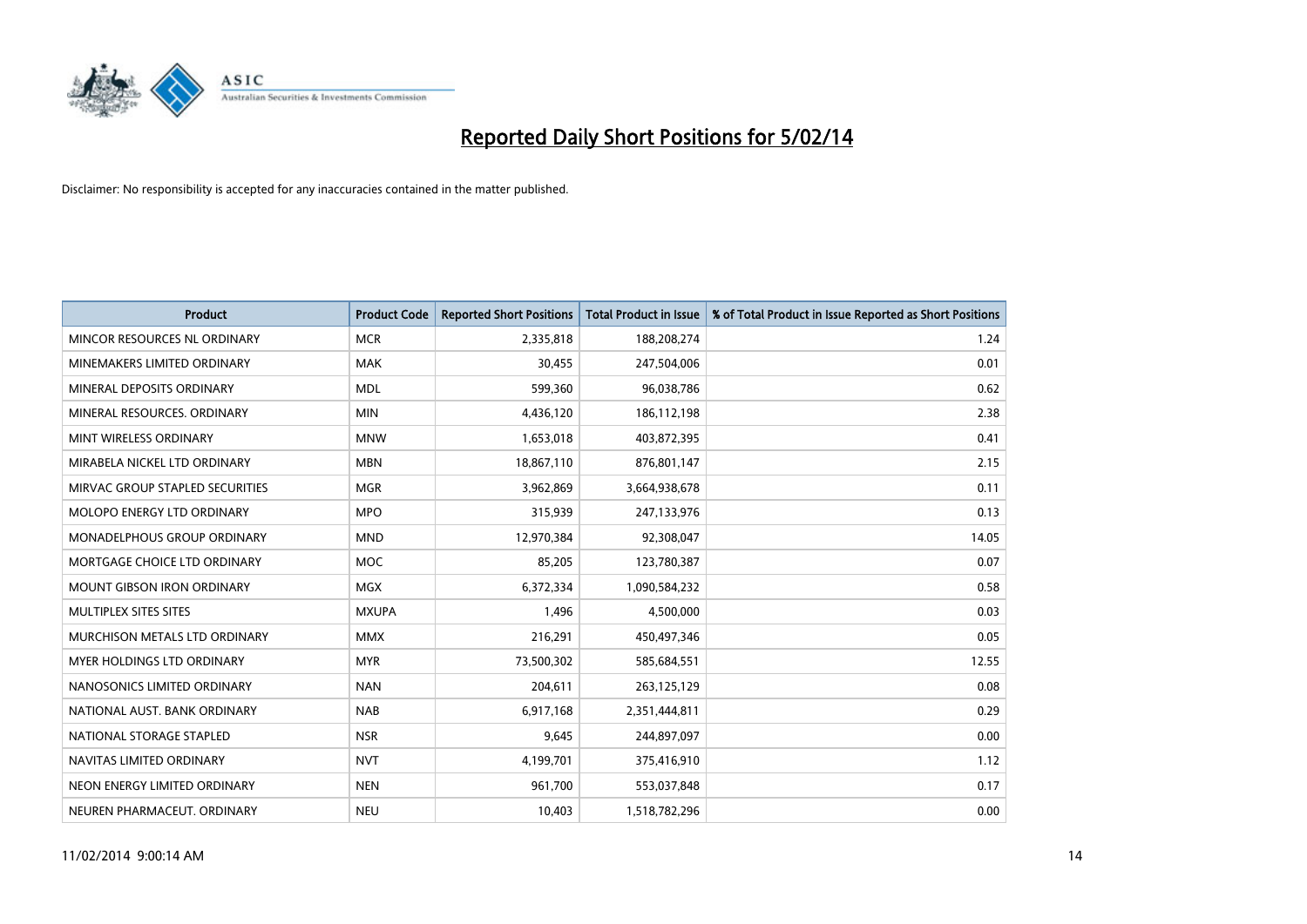

| <b>Product</b>                        | <b>Product Code</b> | <b>Reported Short Positions</b> | <b>Total Product in Issue</b> | % of Total Product in Issue Reported as Short Positions |
|---------------------------------------|---------------------|---------------------------------|-------------------------------|---------------------------------------------------------|
| NEW HOPE CORPORATION ORDINARY         | <b>NHC</b>          | 477,399                         | 830,819,859                   | 0.06                                                    |
| NEWCREST MINING ORDINARY              | <b>NCM</b>          | 12,610,290                      | 766,510,971                   | 1.65                                                    |
| NEWS CORP A NON-VOTING CDI            | <b>NWSLV</b>        | 729,579                         | 3,363,293                     | 21.69                                                   |
| NEWS CORP B VOTING CDI                | <b>NWS</b>          | 3,114,649                       | 19,342,944                    | 16.10                                                   |
| NEWSAT LIMITED ORDINARY               | <b>NWT</b>          | 2,995,249                       | 591,460,931                   | 0.51                                                    |
| NEXTDC LIMITED ORDINARY               | <b>NXT</b>          | 9,037,708                       | 192,904,486                   | 4.69                                                    |
| NEXUS ENERGY LIMITED ORDINARY         | <b>NXS</b>          | 1,414,624                       | 1,330,219,459                 | 0.11                                                    |
| NIB HOLDINGS LIMITED ORDINARY         | <b>NHF</b>          | 3,405,128                       | 439,004,182                   | 0.78                                                    |
| NICK SCALI LIMITED ORDINARY           | <b>NCK</b>          | 1,893                           | 81,000,000                    | 0.00                                                    |
| NIDO PETROLEUM ORDINARY               | <b>NDO</b>          | 47,402                          | 2,048,317,635                 | 0.00                                                    |
| NINE ENTERTAINMENT ORDINARY           | <b>NEC</b>          | 7,723,738                       | 940,295,023                   | 0.82                                                    |
| NOBLE MINERAL RES ORDINARY            | <b>NMG</b>          | 2,365,726                       | 666,397,952                   | 0.36                                                    |
| NORTHERN IRON LTD ORDINARY            | <b>NFE</b>          | 113,495                         | 484,405,314                   | 0.02                                                    |
| NORTHERN STAR ORDINARY                | <b>NST</b>          | 1,422,837                       | 492,732,158                   | 0.29                                                    |
| NOVOGEN LIMITED ORDINARY              | <b>NRT</b>          | 134,125                         | 163,810,997                   | 0.08                                                    |
| NRW HOLDINGS LIMITED ORDINARY         | <b>NWH</b>          | 16,996,326                      | 278,888,011                   | 6.09                                                    |
| NUCOAL RESOURCES LTD ORDINARY         | <b>NCR</b>          | $\mathbf{1}$                    | 768,612,354                   | 0.00                                                    |
| NUFARM LIMITED ORDINARY               | <b>NUF</b>          | 14,278,066                      | 263,725,895                   | 5.41                                                    |
| <b>OAKTON LIMITED ORDINARY</b>        | <b>OKN</b>          | 782,308                         | 89,968,985                    | 0.87                                                    |
| OCEANAGOLD CORP. CHESS DEPOSITARY INT | <b>OGC</b>          | 830,875                         | 300,350,129                   | 0.28                                                    |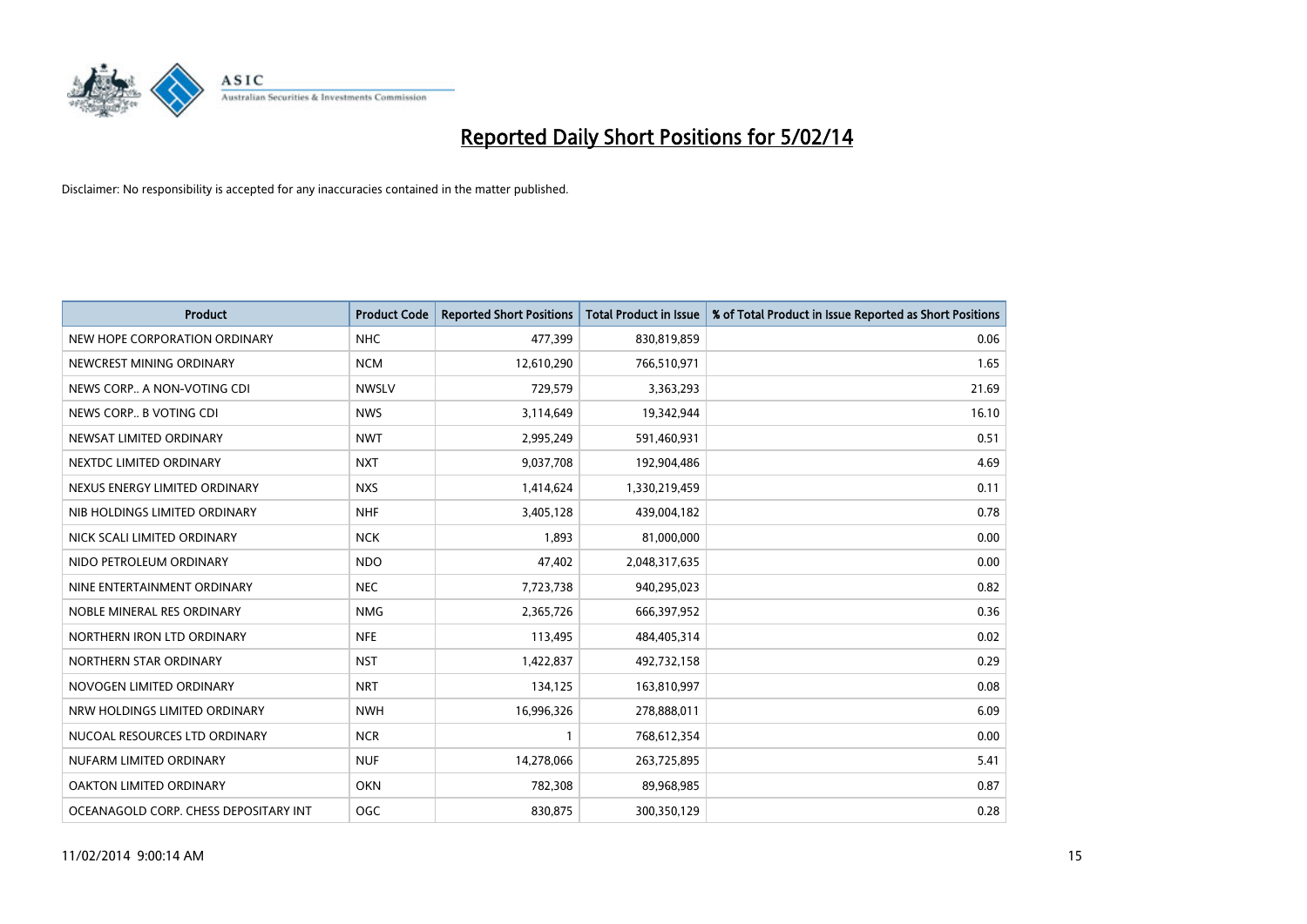

| <b>Product</b>                 | <b>Product Code</b> | <b>Reported Short Positions</b> | <b>Total Product in Issue</b> | % of Total Product in Issue Reported as Short Positions |
|--------------------------------|---------------------|---------------------------------|-------------------------------|---------------------------------------------------------|
| OIL SEARCH LTD ORDINARY        | OSH                 | 14,329,118                      | 1,343,361,150                 | 1.07                                                    |
| OM HOLDINGS LIMITED ORDINARY   | OMH                 | 2,297,710                       | 733,423,337                   | 0.31                                                    |
| ORICA LIMITED ORDINARY         | ORI                 | 9,618,162                       | 370,255,009                   | 2.60                                                    |
| ORIGIN ENERGY ORDINARY         | <b>ORG</b>          | 9,025,956                       | 1,101,228,973                 | 0.82                                                    |
| OROCOBRE LIMITED ORDINARY      | <b>ORE</b>          | 958,207                         | 132,041,911                   | 0.73                                                    |
| ORORA LIMITED ORDINARY         | <b>ORA</b>          | 614,159                         | 1,206,684,923                 | 0.05                                                    |
| OROTONGROUP LIMITED ORDINARY   | ORL                 | 211,370                         | 40,880,902                    | 0.52                                                    |
| OZ MINERALS ORDINARY           | OZL                 | 14,200,629                      | 303,470,022                   | 4.68                                                    |
| OZFOREX GROUP LTD ORDINARY     | <b>OFX</b>          | 2,215,275                       | 240,000,000                   | 0.92                                                    |
| <b>PACIFIC BRANDS ORDINARY</b> | <b>PBG</b>          | 10,164,419                      | 912,915,695                   | 1.11                                                    |
| PACT GROUP HLDGS LTD ORDINARY  | <b>PGH</b>          | 1,421,383                       | 294,097,961                   | 0.48                                                    |
| PALADIN ENERGY LTD ORDINARY    | <b>PDN</b>          | 92,934,146                      | 964,241,634                   | 9.64                                                    |
| PANAUST LIMITED ORDINARY       | <b>PNA</b>          | 7,623,731                       | 620,724,651                   | 1.23                                                    |
| PANORAMIC RESOURCES ORDINARY   | PAN                 | 215,710                         | 322,275,824                   | 0.07                                                    |
| PANTERRA GOLD LTD ORDINARY     | PGI                 | 1                               | 772,781,012                   | 0.00                                                    |
| PAPERLINX LIMITED ORDINARY     | <b>PPX</b>          | 48,326                          | 609,280,761                   | 0.01                                                    |
| PAPILLON RES LTD ORDINARY      | PIR                 | 9,838,795                       | 339,444,210                   | 2.90                                                    |
| PATTIES FOODS LTD ORDINARY     | <b>PFL</b>          | 25,311                          | 139,144,338                   | 0.02                                                    |
| PEET LIMITED ORDINARY          | <b>PPC</b>          | 441,659                         | 433,389,348                   | 0.10                                                    |
| PENINSULA ENERGY LTD ORDINARY  | <b>PEN</b>          | $\mathbf{1}$                    | 3,252,530,235                 | 0.00                                                    |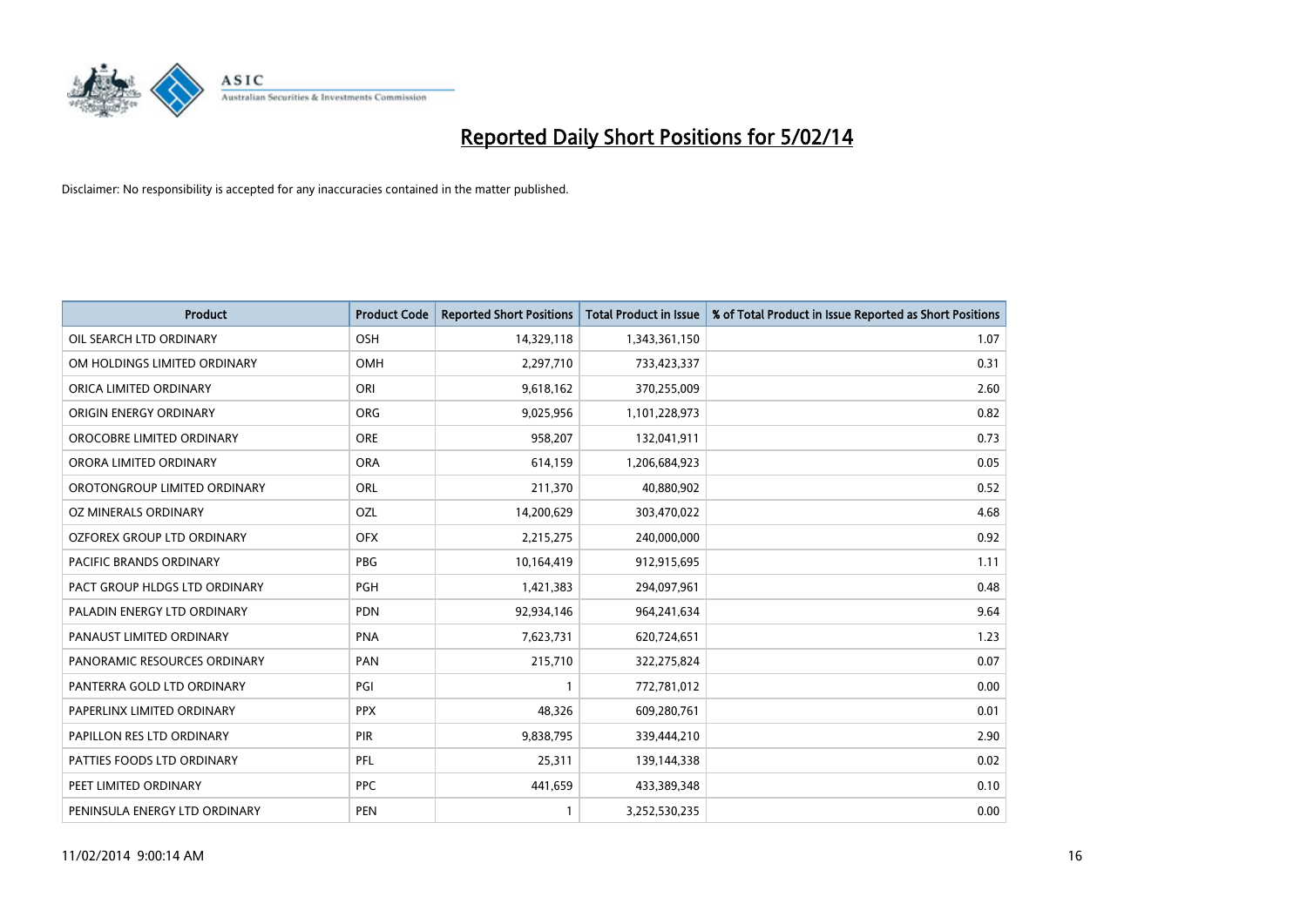

| <b>Product</b>                    | <b>Product Code</b> | <b>Reported Short Positions</b> | <b>Total Product in Issue</b> | % of Total Product in Issue Reported as Short Positions |
|-----------------------------------|---------------------|---------------------------------|-------------------------------|---------------------------------------------------------|
| PERPETUAL LIMITED ORDINARY        | PPT                 | 2,297,435                       | 46,529,270                    | 4.94                                                    |
| PERSEUS MINING LTD ORDINARY       | <b>PRU</b>          | 7,454,556                       | 457,962,088                   | 1.63                                                    |
| PHARMAXIS LTD ORDINARY            | <b>PXS</b>          | 874,245                         | 309,046,349                   | 0.28                                                    |
| PHOSPHAGENICS LTD. ORDINARY       | <b>POH</b>          | 50,000                          | 1,020,465,957                 | 0.00                                                    |
| PLATINUM ASSET ORDINARY           | <b>PTM</b>          | 270,714                         | 578,685,695                   | 0.05                                                    |
| PLATINUM AUSTRALIA ORDINARY       | <b>PLA</b>          | 836,127                         | 504,968,043                   | 0.17                                                    |
| PMI GOLD CORP CDI 1:1             | <b>PVM</b>          | 232,274                         | 162,796,704                   | 0.14                                                    |
| PMP LIMITED ORDINARY              | <b>PMP</b>          | 1,586,132                       | 323,781,124                   | 0.49                                                    |
| PRANA BIOTECHNOLOGY ORDINARY      | <b>PBT</b>          | 1,132,743                       | 418,681,096                   | 0.27                                                    |
| PREMIER INVESTMENTS ORDINARY      | <b>PMV</b>          | 329,676                         | 155,314,874                   | 0.21                                                    |
| PRIMA BIOMED LTD ORDINARY         | <b>PRR</b>          | 1,167,229                       | 1,228,709,341                 | 0.09                                                    |
| PRIMARY HEALTH CARE ORDINARY      | <b>PRY</b>          | 16,730,428                      | 504,956,647                   | 3.31                                                    |
| PRIME MEDIA GRP LTD ORDINARY      | <b>PRT</b>          | 1,443,045                       | 366,330,303                   | 0.39                                                    |
| PROGRAMMED ORDINARY               | <b>PRG</b>          | 60,396                          | 118,229,190                   | 0.05                                                    |
| <b>QANTAS AIRWAYS ORDINARY</b>    | QAN                 | 76,531,666                      | 2,196,330,250                 | 3.48                                                    |
| OBE INSURANCE GROUP ORDINARY      | QBE                 | 18,492,590                      | 1,248,704,599                 | 1.48                                                    |
| ORXPHARMA LTD ORDINARY            | QRX                 | 66,492                          | 164,115,969                   | 0.04                                                    |
| <b>QUBE HOLDINGS LTD ORDINARY</b> | <b>QUB</b>          | 13,131,509                      | 931,433,499                   | 1.41                                                    |
| RAMELIUS RESOURCES ORDINARY       | <b>RMS</b>          | 169,047                         | 365,380,380                   | 0.05                                                    |
| RAMSAY HEALTH CARE ORDINARY       | <b>RHC</b>          | 2,576,401                       | 202,081,252                   | 1.27                                                    |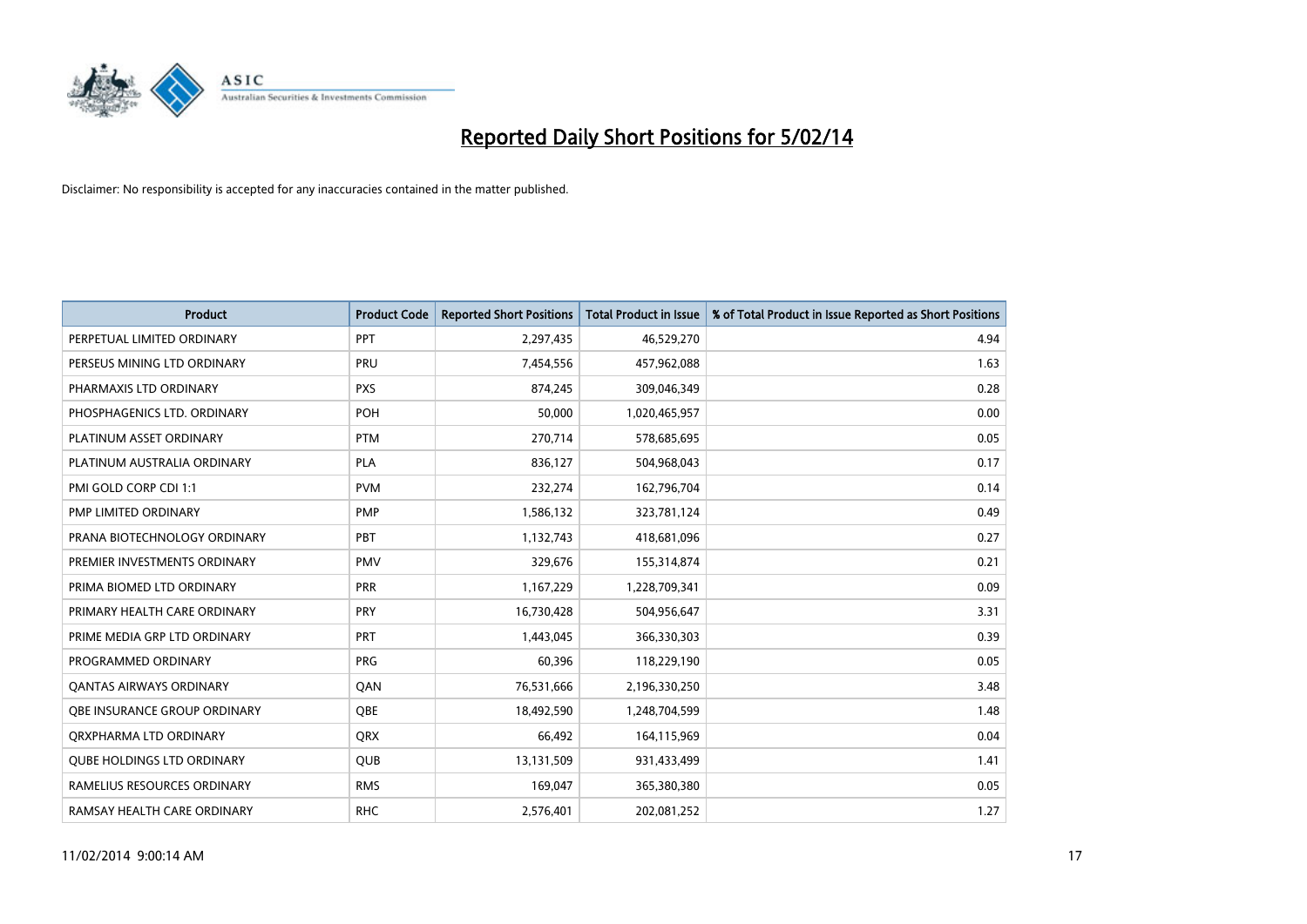

| <b>Product</b>                      | <b>Product Code</b> | <b>Reported Short Positions</b> | <b>Total Product in Issue</b> | % of Total Product in Issue Reported as Short Positions |
|-------------------------------------|---------------------|---------------------------------|-------------------------------|---------------------------------------------------------|
| <b>RCG CORPORATION LTD ORDINARY</b> | <b>RCG</b>          | 5,087                           | 262,308,625                   | 0.00                                                    |
| <b>RCR TOMLINSON ORDINARY</b>       | <b>RCR</b>          | 223,119                         | 136,696,590                   | 0.16                                                    |
| <b>REA GROUP ORDINARY</b>           | <b>REA</b>          | 990,090                         | 131,714,699                   | 0.75                                                    |
| RECALL HOLDINGS LTD ORDINARY        | <b>REC</b>          | 940,381                         | 312,836,448                   | 0.30                                                    |
| <b>RECKON LIMITED ORDINARY</b>      | <b>RKN</b>          | 96,591                          | 126,913,066                   | 0.08                                                    |
| <b>RED 5 LIMITED ORDINARY</b>       | <b>RED</b>          | 162,100                         | 759,451,008                   | 0.02                                                    |
| <b>RED FORK ENERGY ORDINARY</b>     | <b>RFE</b>          | 4,039,646                       | 501,051,719                   | 0.81                                                    |
| REDBANK ENERGY LTD ORDINARY         | <b>AEJ</b>          | 13                              | 786,287                       | 0.00                                                    |
| REECE AUSTRALIA LTD. ORDINARY       | <b>REH</b>          | 442                             | 99,600,000                    | 0.00                                                    |
| <b>REED RESOURCES LTD ORDINARY</b>  | <b>RDR</b>          | 250,000                         | 523,453,895                   | 0.05                                                    |
| <b>REGIS RESOURCES ORDINARY</b>     | <b>RRL</b>          | 12,904,725                      | 498,016,225                   | 2.59                                                    |
| RESMED INC CDI 10:1                 | <b>RMD</b>          | 29,746,806                      | 1,415,926,590                 | 2.10                                                    |
| RESOLUTE MINING ORDINARY            | <b>RSG</b>          | 9,082,329                       | 641,189,223                   | 1.42                                                    |
| RESOURCE EQUIP LTD ORDINARY         | <b>RQL</b>          | 50,000                          | 251,131,629                   | 0.02                                                    |
| <b>RESOURCE GENERATION ORDINARY</b> | <b>RES</b>          | 224,300                         | 581,380,338                   | 0.04                                                    |
| RETAIL FOOD GROUP ORDINARY          | <b>RFG</b>          | 3,290,645                       | 144,049,390                   | 2.28                                                    |
| REX MINERALS LIMITED ORDINARY       | <b>RXM</b>          | 1,680,673                       | 188,907,284                   | 0.89                                                    |
| RIDLEY CORPORATION ORDINARY         | <b>RIC</b>          | 113,351                         | 307,817,071                   | 0.04                                                    |
| RIO TINTO LIMITED ORDINARY          | <b>RIO</b>          | 3,880,784                       | 435,758,720                   | 0.89                                                    |
| ROBUST RESOURCES ORDINARY           | <b>ROL</b>          | 4,000                           | 102,830,646                   | 0.00                                                    |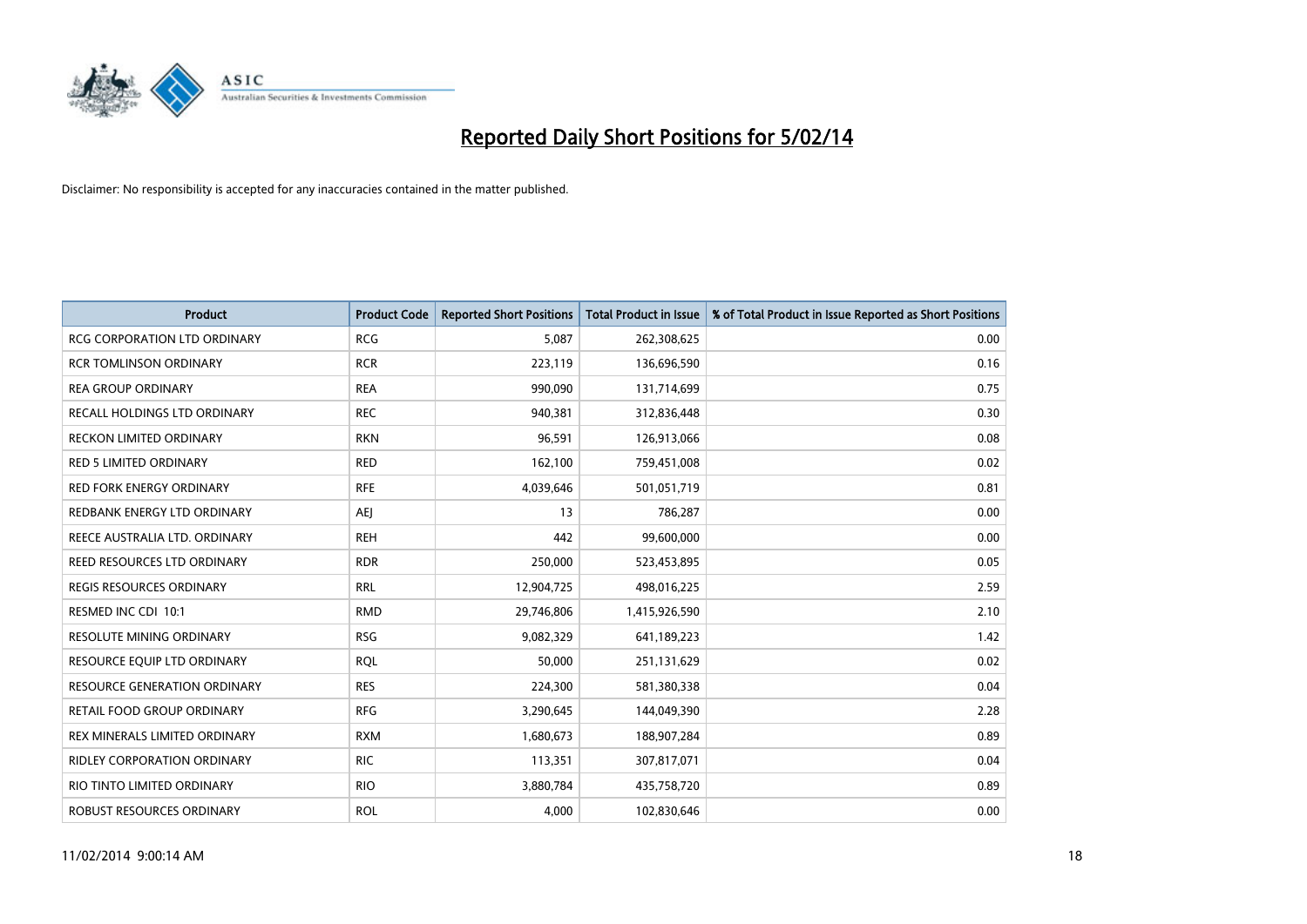

| <b>Product</b>                        | <b>Product Code</b> | <b>Reported Short Positions</b> | <b>Total Product in Issue</b> | % of Total Product in Issue Reported as Short Positions |
|---------------------------------------|---------------------|---------------------------------|-------------------------------|---------------------------------------------------------|
| ROC OIL COMPANY ORDINARY              | <b>ROC</b>          | 861,745                         | 686,461,740                   | 0.13                                                    |
| <b>RURALCO HOLDINGS ORDINARY</b>      | <b>RHL</b>          | 1,350                           | 62,711,592                    | 0.00                                                    |
| SAI GLOBAL LIMITED ORDINARY           | SAI                 | 8,008,113                       | 210,751,657                   | 3.80                                                    |
| SALMAT LIMITED ORDINARY               | <b>SLM</b>          | 998                             | 159,812,799                   | 0.00                                                    |
| SAMSON OIL & GAS LTD ORDINARY         | SSN                 | 8,324,000                       | 2,547,627,193                 | 0.33                                                    |
| SANDFIRE RESOURCES ORDINARY           | <b>SFR</b>          | 1,641,193                       | 155,640,968                   | 1.05                                                    |
| SANTOS LTD ORDINARY                   | <b>STO</b>          | 4,130,641                       | 970,264,978                   | 0.43                                                    |
| SARACEN MINERAL ORDINARY              | SAR                 | 1,693,890                       | 595,263,186                   | 0.28                                                    |
| SCA PROPERTY GROUP STAPLED SECURITIES | <b>SCP</b>          | 39,849,276                      | 648,628,320                   | 6.14                                                    |
| SEDGMAN LIMITED ORDINARY              | <b>SDM</b>          | 96,248                          | 223,224,636                   | 0.04                                                    |
| SEEK LIMITED ORDINARY                 | <b>SEK</b>          | 10,521,576                      | 339,167,526                   | 3.10                                                    |
| SELECT HARVESTS ORDINARY              | SHV                 | 42,559                          | 57,815,720                    | 0.07                                                    |
| SENEX ENERGY LIMITED ORDINARY         | <b>SXY</b>          | 9,156,445                       | 1,145,008,917                 | 0.80                                                    |
| SERVCORP LIMITED ORDINARY             | SRV                 | 16,655                          | 98,432,275                    | 0.02                                                    |
| SERVICE STREAM ORDINARY               | <b>SSM</b>          | 100                             | 284,443,570                   | 0.00                                                    |
| SEVEN GROUP HOLDINGS ORDINARY         | <b>SVW</b>          | 3,631,992                       | 308,160,281                   | 1.18                                                    |
| SEVEN WEST MEDIA LTD ORDINARY         | SWM                 | 7,160,431                       | 999,160,872                   | 0.72                                                    |
| SIGMA PHARMACEUTICAL ORDINARY         | <b>SIP</b>          | 8,034,076                       | 1,125,275,419                 | 0.71                                                    |
| SILEX SYSTEMS ORDINARY                | <b>SLX</b>          | 2,884,461                       | 170,367,734                   | 1.69                                                    |
| SILVER CHEF LIMITED ORDINARY          | SIV                 | 66,604                          | 29,333,629                    | 0.23                                                    |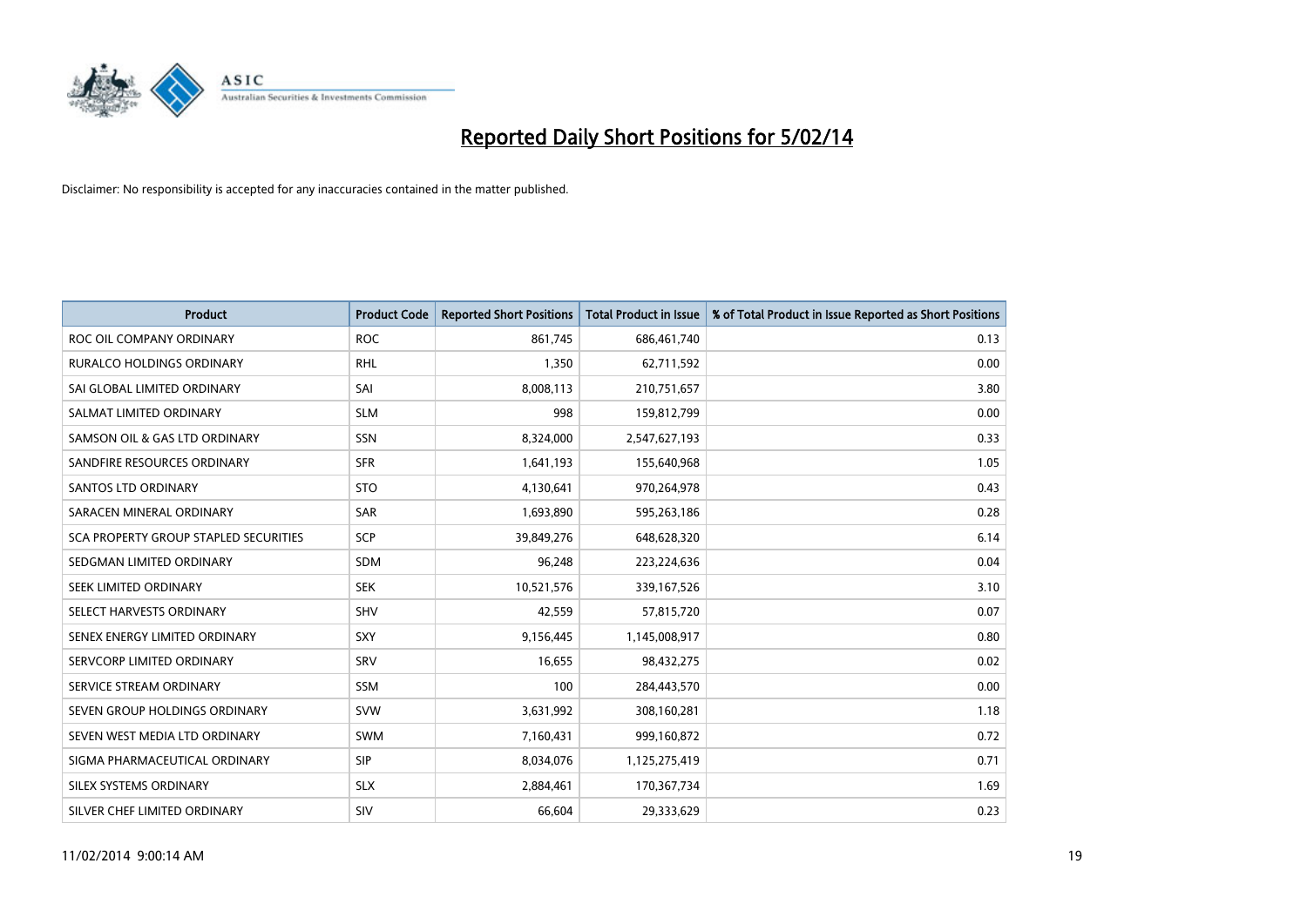

| <b>Product</b>                           | <b>Product Code</b> | <b>Reported Short Positions</b> | <b>Total Product in Issue</b> | % of Total Product in Issue Reported as Short Positions |
|------------------------------------------|---------------------|---------------------------------|-------------------------------|---------------------------------------------------------|
| SILVER LAKE RESOURCE ORDINARY            | <b>SLR</b>          | 22,649,014                      | 437,594,758                   | 5.18                                                    |
| SIMS METAL MGMT LTD ORDINARY             | SGM                 | 12,527,005                      | 204,439,083                   | 6.13                                                    |
| SINGAPORE TELECOMM. CHESS DEPOSITARY INT | SGT                 | 8,282,063                       | 148,226,740                   | 5.59                                                    |
| SIRIUS RESOURCES NL ORDINARY             | <b>SIR</b>          | 10,222,375                      | 261,930,167                   | 3.90                                                    |
| SIRTEX MEDICAL ORDINARY                  | <b>SRX</b>          | 91,924                          | 56,108,439                    | 0.16                                                    |
| SKILLED GROUP LTD ORDINARY               | <b>SKE</b>          | 1,999,102                       | 233,871,364                   | 0.85                                                    |
| <b>SKY NETWORK ORDINARY</b>              | <b>SKT</b>          | 109.889                         | 389,139,785                   | 0.03                                                    |
| SKYCITY ENT GRP LTD ORDINARY             | <b>SKC</b>          | 753,045                         | 580,016,676                   | 0.13                                                    |
| <b>SLATER &amp; GORDON ORDINARY</b>      | SGH                 | 729,265                         | 202,481,656                   | 0.36                                                    |
| SMS MANAGEMENT, ORDINARY                 | <b>SMX</b>          | 3,093,088                       | 70,099,763                    | 4.41                                                    |
| SONIC HEALTHCARE ORDINARY                | <b>SHL</b>          | 4,255,726                       | 400,746,556                   | 1.06                                                    |
| SOUL PATTINSON (W.H) ORDINARY            | SOL                 | 78,747                          | 239,395,320                   | 0.03                                                    |
| SOUTH BOULDER MINES ORDINARY             | <b>STB</b>          | 1                               | 128,327,826                   | 0.00                                                    |
| SP AUSNET STAPLED SECURITIES             | SPN                 | 74,738,058                      | 3,386,607,080                 | 2.21                                                    |
| SPARK INFRASTRUCTURE STAPLED NOTE & UNIT | SKI                 | 58,534,348                      | 1,326,734,264                 | 4.41                                                    |
| SPDR 200 FUND ETF UNITS                  | <b>STW</b>          | 78,772                          | 45,626,368                    | 0.17                                                    |
| SPDR 200 RESOURCES ETF UNITS             | <b>OZR</b>          | 65,000                          | 1,601,132                     | 4.06                                                    |
| SPDR SMALL ORDS ETF UNITS                | SSO                 | 178,018                         | 800,855                       | 22.23                                                   |
| SPECIALTY FASHION ORDINARY               | <b>SFH</b>          | 148,725                         | 192,236,121                   | 0.08                                                    |
| ST BARBARA LIMITED ORDINARY              | <b>SBM</b>          | 16.890.013                      | 488.074.077                   | 3.46                                                    |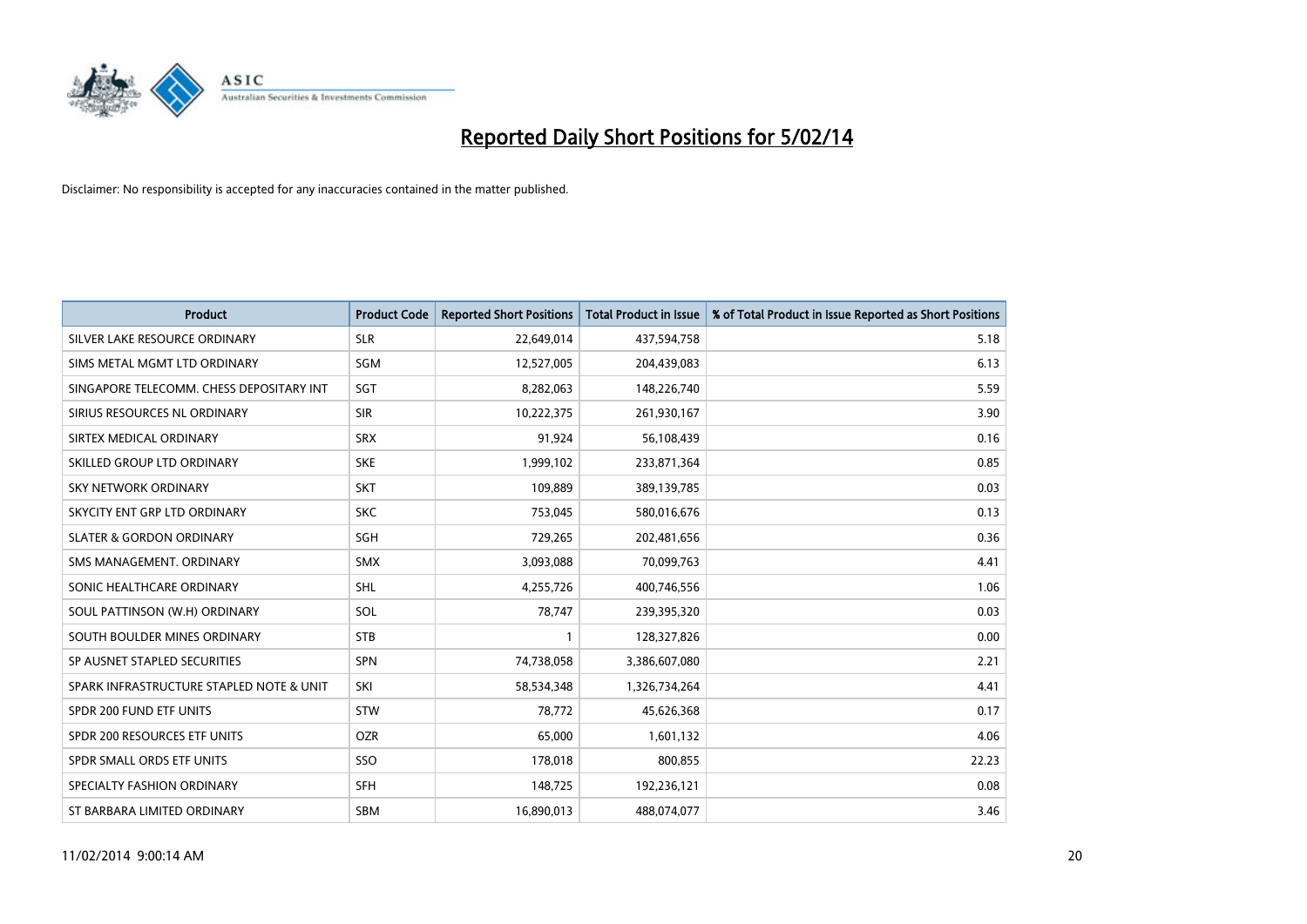

| <b>Product</b>                   | <b>Product Code</b> | <b>Reported Short Positions</b> | <b>Total Product in Issue</b> | % of Total Product in Issue Reported as Short Positions |
|----------------------------------|---------------------|---------------------------------|-------------------------------|---------------------------------------------------------|
| STARPHARMA HOLDINGS ORDINARY     | <b>SPL</b>          | 14,411,867                      | 284,654,680                   | 5.06                                                    |
| STEADFAST GROUP LTD ORDINARY     | <b>SDF</b>          | 1,864,983                       | 500,971,408                   | 0.37                                                    |
| STHN CROSS MEDIA ORDINARY        | <b>SXL</b>          | 2,910,896                       | 705,099,800                   | 0.41                                                    |
| STOCKLAND UNITS/ORD STAPLED      | SGP                 | 12,605,083                      | 2,305,750,747                 | 0.55                                                    |
| STRAITS RES LTD. ORDINARY        | SRO                 | 56,522                          | 1,217,730,293                 | 0.00                                                    |
| STRIKE ENERGY LTD ORDINARY       | <b>STX</b>          | 5,000                           | 706,519,664                   | 0.00                                                    |
| STW COMMUNICATIONS ORDINARY      | SGN                 | 737,647                         | 403,828,512                   | 0.18                                                    |
| SUNCORP GROUP LTD ORDINARY       | <b>SUN</b>          | 3,335,982                       | 1,286,600,980                 | 0.26                                                    |
| SUNDANCE ENERGY ORDINARY         | <b>SEA</b>          | 431,797                         | 463,173,668                   | 0.09                                                    |
| SUNDANCE RESOURCES ORDINARY      | <b>SDL</b>          | 48,192,760                      | 3,079,369,367                 | 1.57                                                    |
| SUNLAND GROUP LTD ORDINARY       | <b>SDG</b>          | 18,391                          | 181,710,087                   | 0.01                                                    |
| SUPER RET REP LTD ORDINARY       | SUL                 | 4,257,064                       | 196,731,620                   | 2.16                                                    |
| SYD AIRPORT STAPLED US PROHIBIT. | <b>SYD</b>          | 28,668,381                      | 2,194,322,759                 | 1.31                                                    |
| SYRAH RESOURCES ORDINARY         | <b>SYR</b>          | 3,553,333                       | 162,385,614                   | 2.19                                                    |
| TABCORP HOLDINGS LTD ORDINARY    | <b>TAH</b>          | 21,374,145                      | 754,274,706                   | 2.83                                                    |
| TANAMI GOLD NL ORDINARY          | <b>TAM</b>          | 100,000                         | 1,175,097,046                 | 0.01                                                    |
| TAP OIL LIMITED ORDINARY         | <b>TAP</b>          | 161,025                         | 242,237,221                   | 0.07                                                    |
| TASSAL GROUP LIMITED ORDINARY    | <b>TGR</b>          | 39,372                          | 146,507,029                   | 0.03                                                    |
| <b>TATTS GROUP LTD ORDINARY</b>  | <b>TTS</b>          | 8,485,046                       | 1,417,117,821                 | 0.60                                                    |
| TECHNOLOGY ONE ORDINARY          | <b>TNE</b>          | 5,055                           | 307,751,455                   | 0.00                                                    |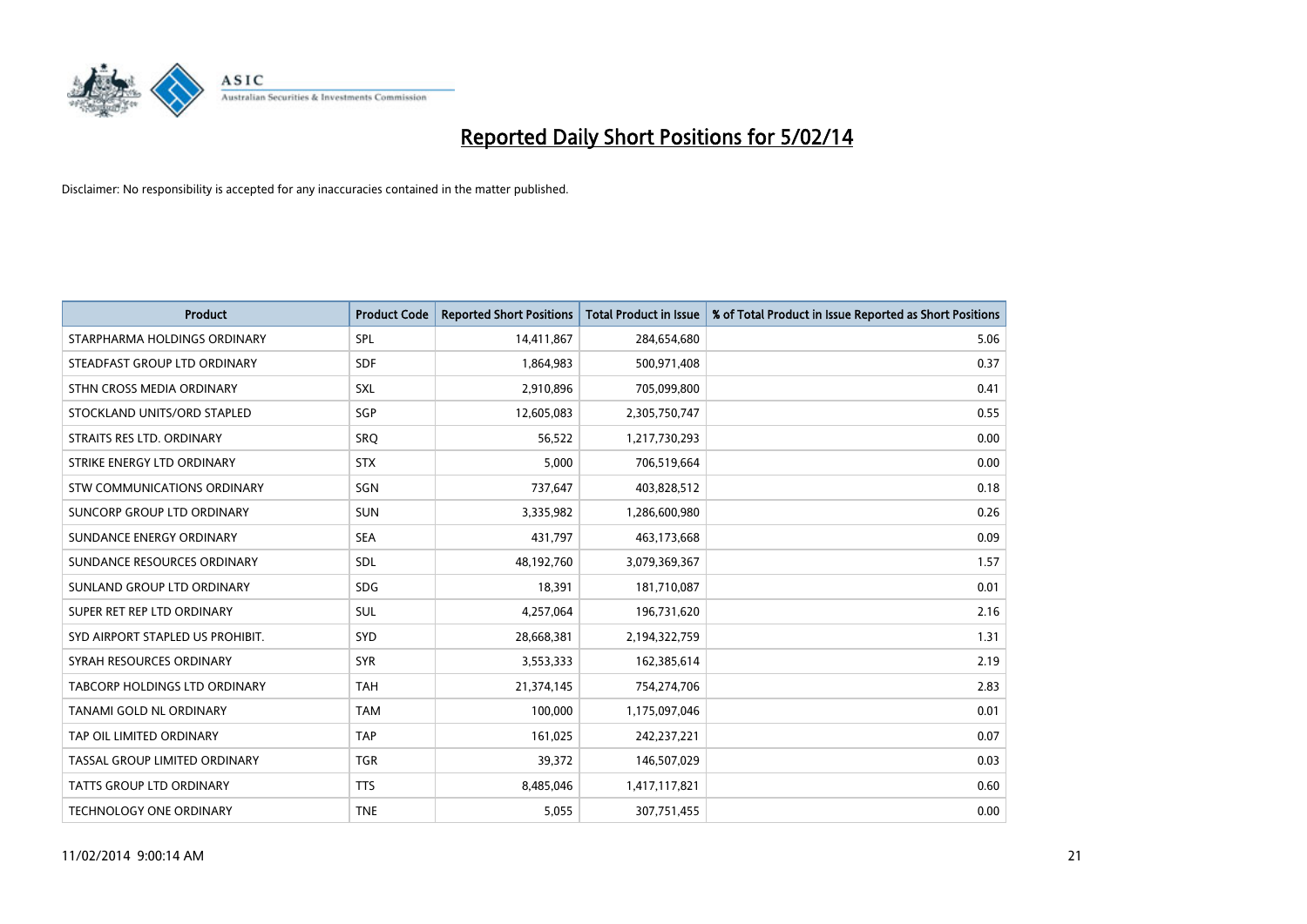

| <b>Product</b>                        | <b>Product Code</b> | <b>Reported Short Positions</b> | <b>Total Product in Issue</b> | % of Total Product in Issue Reported as Short Positions |
|---------------------------------------|---------------------|---------------------------------|-------------------------------|---------------------------------------------------------|
| <b>TELECOM CORPORATION ORDINARY</b>   | <b>TEL</b>          | 11,236,161                      | 1,824,150,788                 | 0.62                                                    |
| TELSTRA CORPORATION. ORDINARY         | <b>TLS</b>          | 40,691,508                      | 12,443,074,357                | 0.33                                                    |
| TEN NETWORK HOLDINGS ORDINARY         | <b>TEN</b>          | 158,168,274                     | 2,586,970,845                 | 6.11                                                    |
| TERANGA GOLD CORP CDI 1:1             | <b>TGZ</b>          | 73,910                          | 114,338,103                   | 0.06                                                    |
| TFS CORPORATION LTD ORDINARY          | <b>TFC</b>          | 96,685                          | 282,157,408                   | 0.03                                                    |
| THE REJECT SHOP ORDINARY              | <b>TRS</b>          | 1,737,266                       | 28,826,248                    | 6.03                                                    |
| THORN GROUP LIMITED ORDINARY          | <b>TGA</b>          | 297,100                         | 149,494,813                   | 0.20                                                    |
| TIGER RESOURCES ORDINARY              | <b>TGS</b>          | 476,872                         | 802,710,269                   | 0.06                                                    |
| TITAN ENERGY SERVICE ORDINARY         | <b>TTN</b>          | 65,771                          | 48,866,894                    | 0.13                                                    |
| TOLL HOLDINGS LTD ORDINARY            | <b>TOL</b>          | 31,724,545                      | 717,133,875                   | 4.42                                                    |
| TOX FREE SOLUTIONS ORDINARY           | <b>TOX</b>          | 1,973,149                       | 133,242,359                   | 1.48                                                    |
| TPG TELECOM LIMITED ORDINARY          | <b>TPM</b>          | 1,611,527                       | 793,808,141                   | 0.20                                                    |
| <b>TRADE ME GROUP ORDINARY</b>        | <b>TME</b>          | 631,838                         | 396,548,005                   | 0.16                                                    |
| <b>TRANSFIELD SERVICES ORDINARY</b>   | <b>TSE</b>          | 29,813,629                      | 512,457,716                   | 5.82                                                    |
| TRANSPACIFIC INDUST, ORDINARY         | <b>TPI</b>          | 22,137,345                      | 1,578,786,704                 | 1.40                                                    |
| TRANSURBAN GROUP TRIPLE STAPLED SEC.  | <b>TCL</b>          | 3,816,338                       | 1,486,013,648                 | 0.26                                                    |
| <b>TREASURY GROUP ORDINARY</b>        | <b>TRG</b>          | 18,083                          | 23,070,755                    | 0.08                                                    |
| TREASURY WINE ESTATE ORDINARY         | <b>TWE</b>          | 30,716,361                      | 647,227,144                   | 4.75                                                    |
| TROY RESOURCES LTD ORDINARY           | <b>TRY</b>          | 762,835                         | 168,486,562                   | 0.45                                                    |
| TWENTY-FIRST FOX INC A NON-VOTING CDI | <b>FOXLV</b>        | 352,657                         | 14,872,242                    | 2.37                                                    |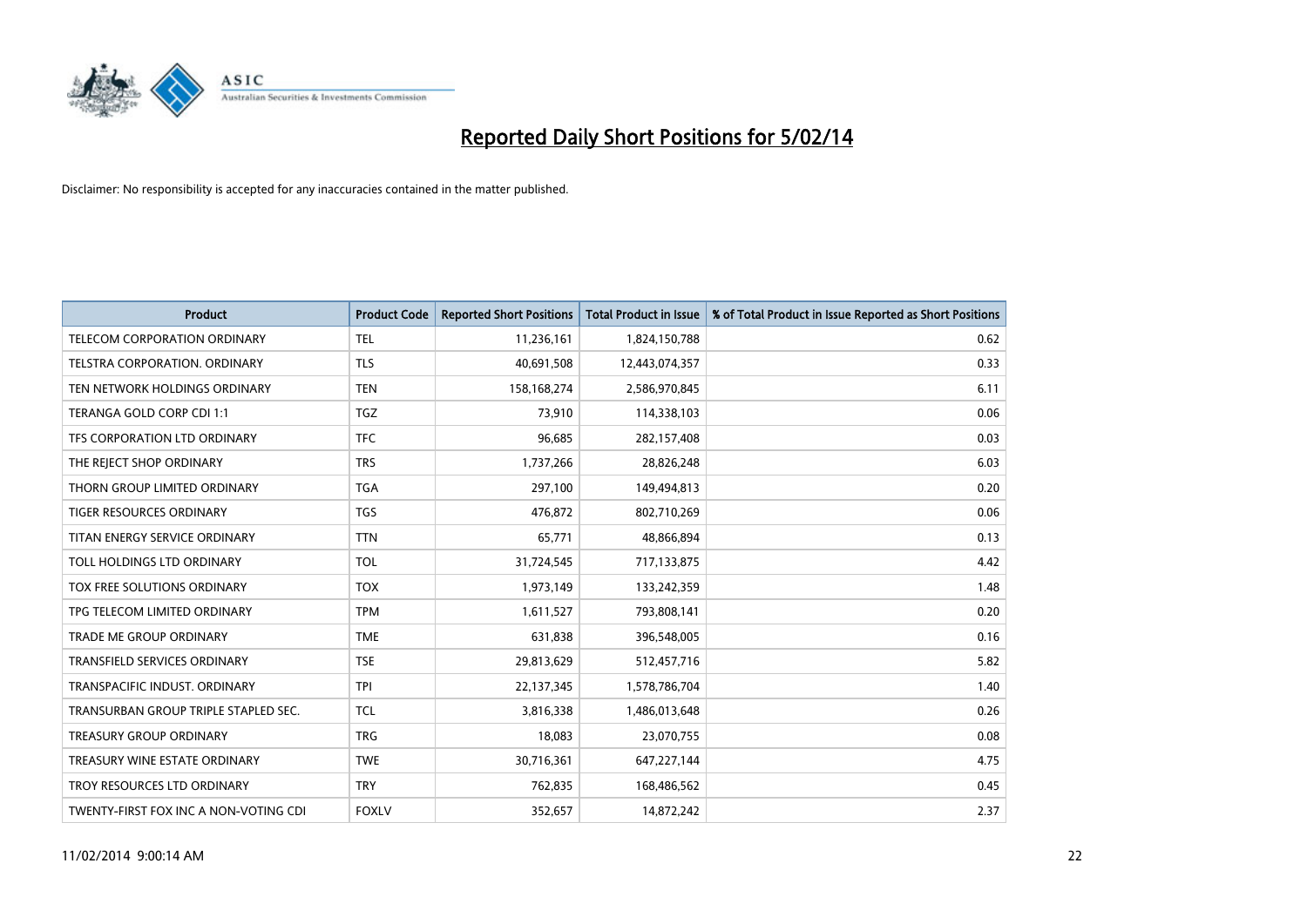

| <b>Product</b>                       | <b>Product Code</b> | <b>Reported Short Positions</b> | <b>Total Product in Issue</b> | % of Total Product in Issue Reported as Short Positions |
|--------------------------------------|---------------------|---------------------------------|-------------------------------|---------------------------------------------------------|
| TWENTY-FIRST FOX INC B VOTING CDI    | <b>FOX</b>          | 1,332,915                       | 207,133,020                   | 0.64                                                    |
| UGL LIMITED ORDINARY                 | UGL                 | 23,172,291                      | 166,511,240                   | 13.92                                                   |
| UXC LIMITED ORDINARY                 | <b>UXC</b>          | 1,103,526                       | 320,551,687                   | 0.34                                                    |
| <b>VEDA GROUP LTD ORDINARY</b>       | <b>VED</b>          | 2,622,217                       | 842,055,406                   | 0.31                                                    |
| <b>VILLAGE ROADSHOW LTD ORDINARY</b> | <b>VRL</b>          | 772,695                         | 159,493,510                   | 0.48                                                    |
| <b>VIRGIN AUS HLDG LTD ORDINARY</b>  | <b>VAH</b>          | 116,816,606                     | 3,514,807,839                 | 3.32                                                    |
| <b>VIRTUS HEALTH LTD ORDINARY</b>    | <b>VRT</b>          | 1,705,380                       | 79,536,601                    | 2.14                                                    |
| <b>VISION EYE INSTITUTE ORDINARY</b> | <b>VEI</b>          | 1,875,657                       | 160,759,740                   | 1.17                                                    |
| VOCATION LTD ORDINARY                | <b>VET</b>          | 8,903,572                       | 200,000,000                   | 4.45                                                    |
| <b>WATPAC LIMITED ORDINARY</b>       | <b>WTP</b>          | 2,843                           | 184,332,526                   | 0.00                                                    |
| WEBIET LIMITED ORDINARY              | <b>WEB</b>          | 3,050,711                       | 79,397,959                    | 3.84                                                    |
| <b>WELLCOM GROUP LTD ORDINARY</b>    | <b>WLL</b>          | 74                              | 39,052,001                    | 0.00                                                    |
| <b>WESFARMERS LIMITED ORDINARY</b>   | <b>WES</b>          | 5,026,025                       | 1,143,274,951                 | 0.44                                                    |
| <b>WESTERN AREAS LTD ORDINARY</b>    | <b>WSA</b>          | 25,755,067                      | 196,862,806                   | 13.08                                                   |
| WESTERN DESERT RES. ORDINARY         | <b>WDR</b>          | 3,498,313                       | 500,040,257                   | 0.70                                                    |
| WESTFIELD GROUP ORD/UNIT STAPLED SEC | <b>WDC</b>          | 6,452,404                       | 2,113,501,814                 | 0.31                                                    |
| WESTFIELD RETAIL TST UNIT STAPLED    | <b>WRT</b>          | 18,006,320                      | 2,979,214,029                 | 0.60                                                    |
| <b>WESTPAC BANKING CORP ORDINARY</b> | <b>WBC</b>          | 21,711,507                      | 3,109,048,309                 | 0.70                                                    |
| WHITE ENERGY COMPANY ORDINARY        | <b>WEC</b>          | 1,659,812                       | 322,974,494                   | 0.51                                                    |
| WHITEHAVEN COAL ORDINARY             | <b>WHC</b>          | 60,787,610                      | 1,025,692,710                 | 5.93                                                    |